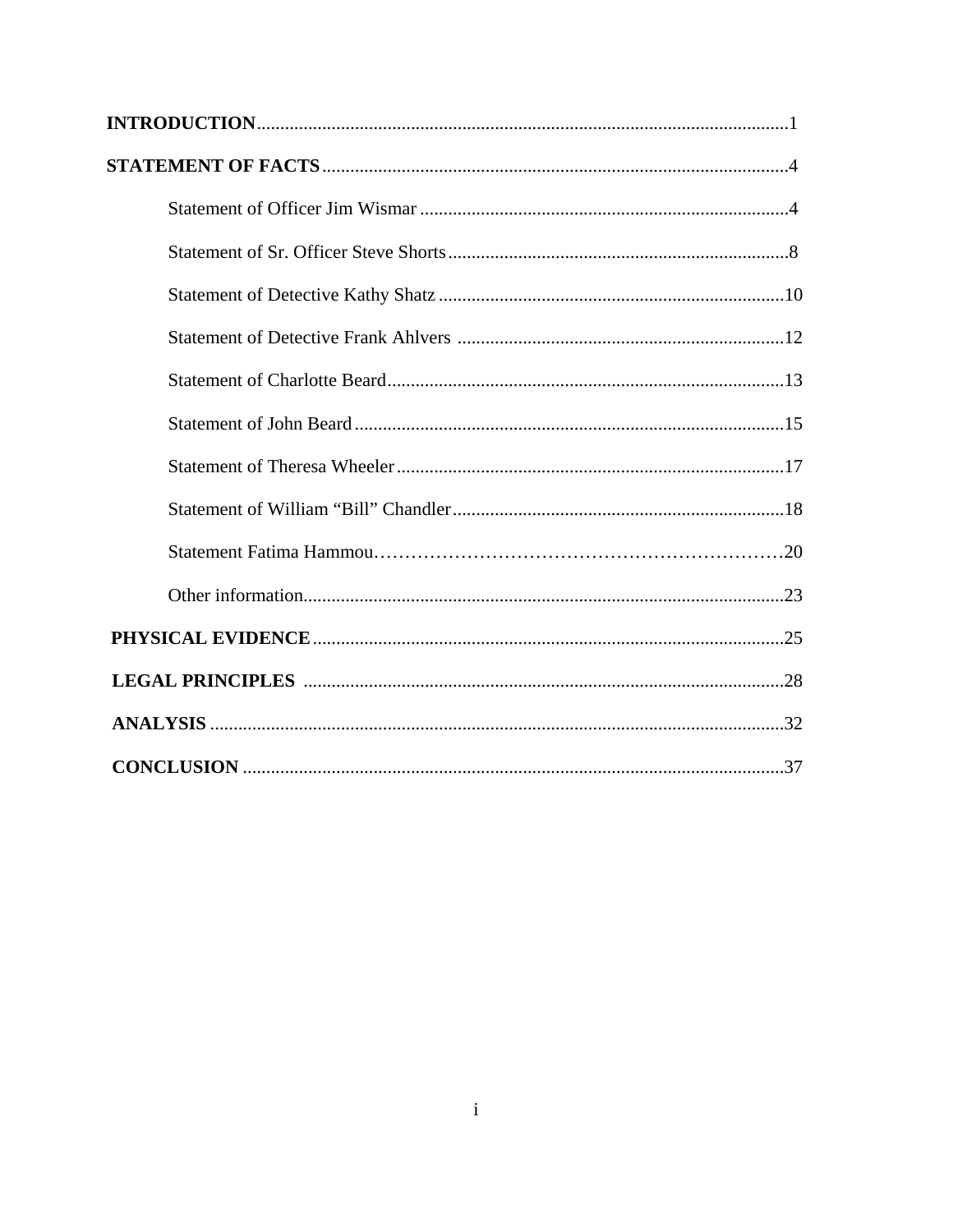### **INTRODUCTION**

 On July 17, 2009, Simi Valley officers responded to 2293 Parker Court after receiving a 911 call reporting a domestic assault between Charles Torrence and his girlfriend, Fatima Hammou. The caller was Torrence's mother who could hear Hammou screaming that she could not breathe. When the first officer (James Wismar) arrived on the scene, he saw three people emerge from the residence at 2285 Parker Court. A large male was struggling with a male and female as they made their way down the sidewalk. The officer contacted the group and discovered the male and female were residents of 2285 Parker Court and the subject they were fighting with was their neighbor, Charles Torrence. He had entered their house, without permission and without provocation and began assaulting Theresa Wheeler. As Torrence began dragging Wheeler out of the house, she yelled for her live-in boyfriend, William Chandler to help her. A struggle ensued between the three of them as Chandler attempted to free Wheeler from Torrence's grip.

Officer Wismar confronted Torrence and tried to detain him. He pulled his Taser and held Torrence at bay awaiting the arrival of backup officers. Wismar believed Torrence, who was sweating and fidgeting, was possibly under the influence of drugs. Without warning, Torrence stood up and took a few steps towards Wismar. Wismar fired his Taser but Torrence did not react; rather, he started running towards his residence as Wismar pursued him. Once he was in front of his residence, Torrence turned and faced the officer with his fists clenched. Still alone and concerned for the safety of the residents and himself, Wismar used the "drive-stun" mode of his Taser in an attempt to control Torrence, who was flailing his arms and striking the officer. Officer Charles Shorts arrived and the two wrestled Torrence to the ground. The officers placed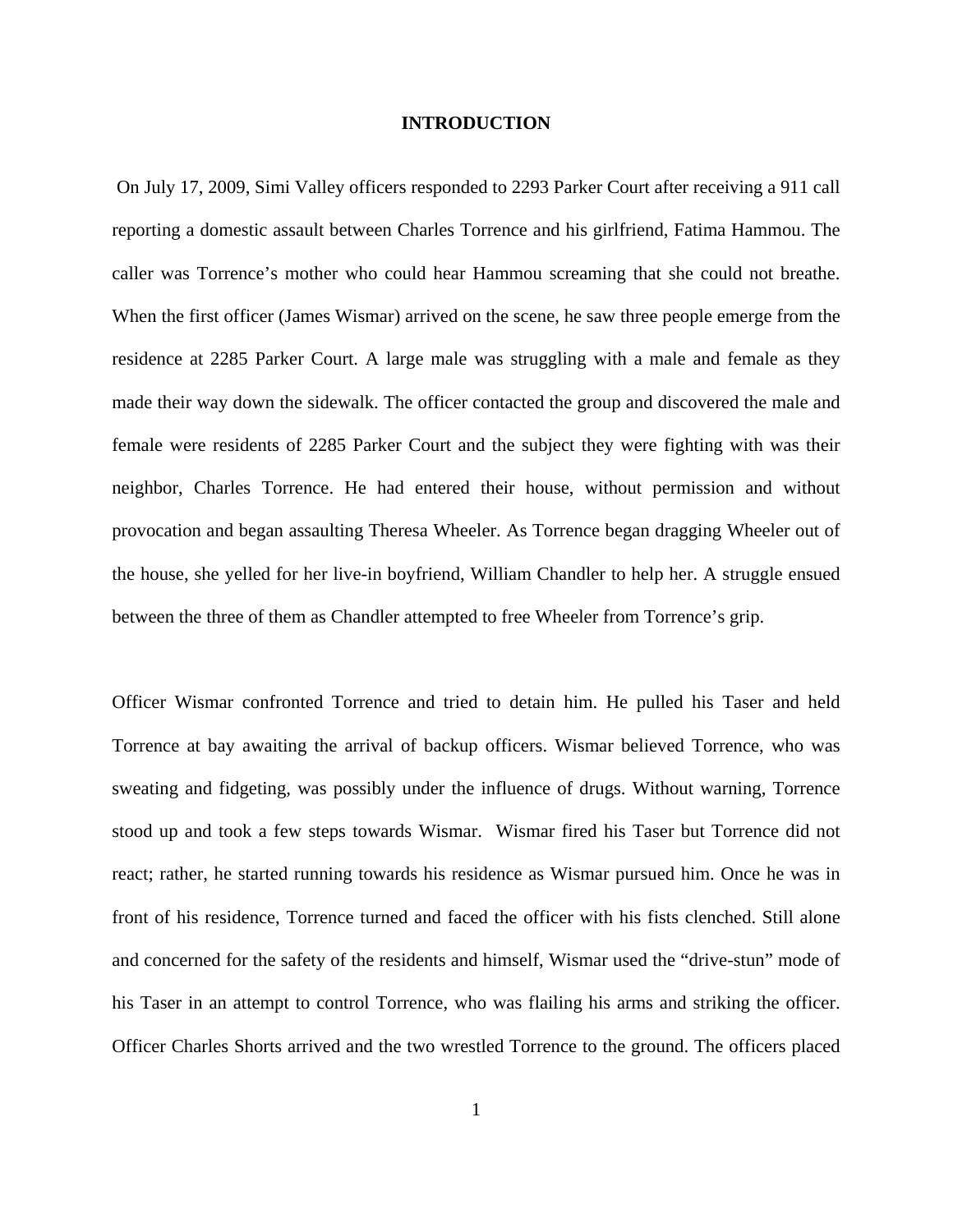Torrence face down on the ground and he continued to resist by kicking and flailing his arms. The officers ultimately handcuffed Torrence who refused to stand or walk. With the help of other officers, Torrence was carried face down toward a police vehicle. He continued to resist, and because of his resistive behavior and size (6', 240 lbs), Officers did not believe that they could successfully place him inside a vehicle. They set him on the ground again face down and requested paramedics respond to their location. While waiting for the ambulance to arrive from down the block where they were staging, Torrence stopped breathing. Paramedics performed CPR and Torrence was ultimately transported to Simi Valley Hospital. He died several hours later.

The Simi Valley Police Department conducted a detailed investigation of the detention and arrest of Charles Torrence which included interviewing witnesses, collecting physical evidence, photographing the area of the detention, and conducting a detailed interview of the incident with the percipient officers. Simi Valley Police Department's investigation reports were then submitted to the District Attorney's Office for a determination whether the force used to subdue and arrest Charles Torrance caused his death, whether the force used to subdue and arrest Charles Torrance was justified, and, if not, whether criminal charges should be filed.

The District Attorney's investigation and review was conducted by Senior Attorney Stacy Ratner. The District Attorney's review included examination of approximately 500 pages of reports and supporting documents, including reports from the Simi Valley Police Department, the Ventura County Medical Examiners Office, the Ventura County Crime Laboratory, medical records from Simi Valley Hospital, audio recordings of witness statements, 911 and dispatch traffic recordings, interviews with specific witnesses, and photographs.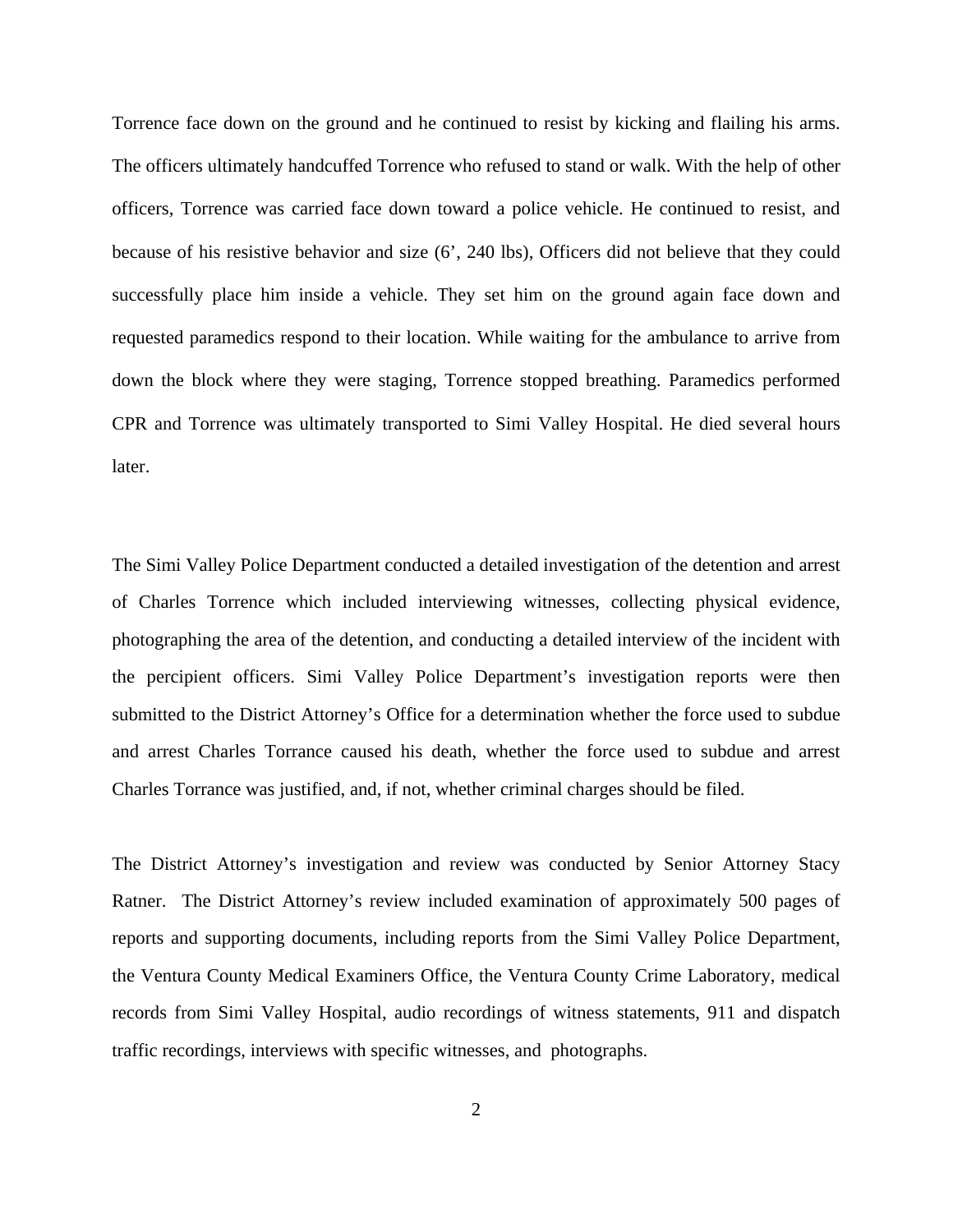Based on the information available for review, the District Attorney's investigation, and the applicable legal authorities, it is the opinion of the District Attorney that there is insufficient evidence to prove beyond a reasonable doubt that the actions of any Simi Valley police officer caused the death of Charles Torrance. Further, the force used to subdue and arrest Charles Torrence was justified, was not excessive, and did not constitute a criminal act.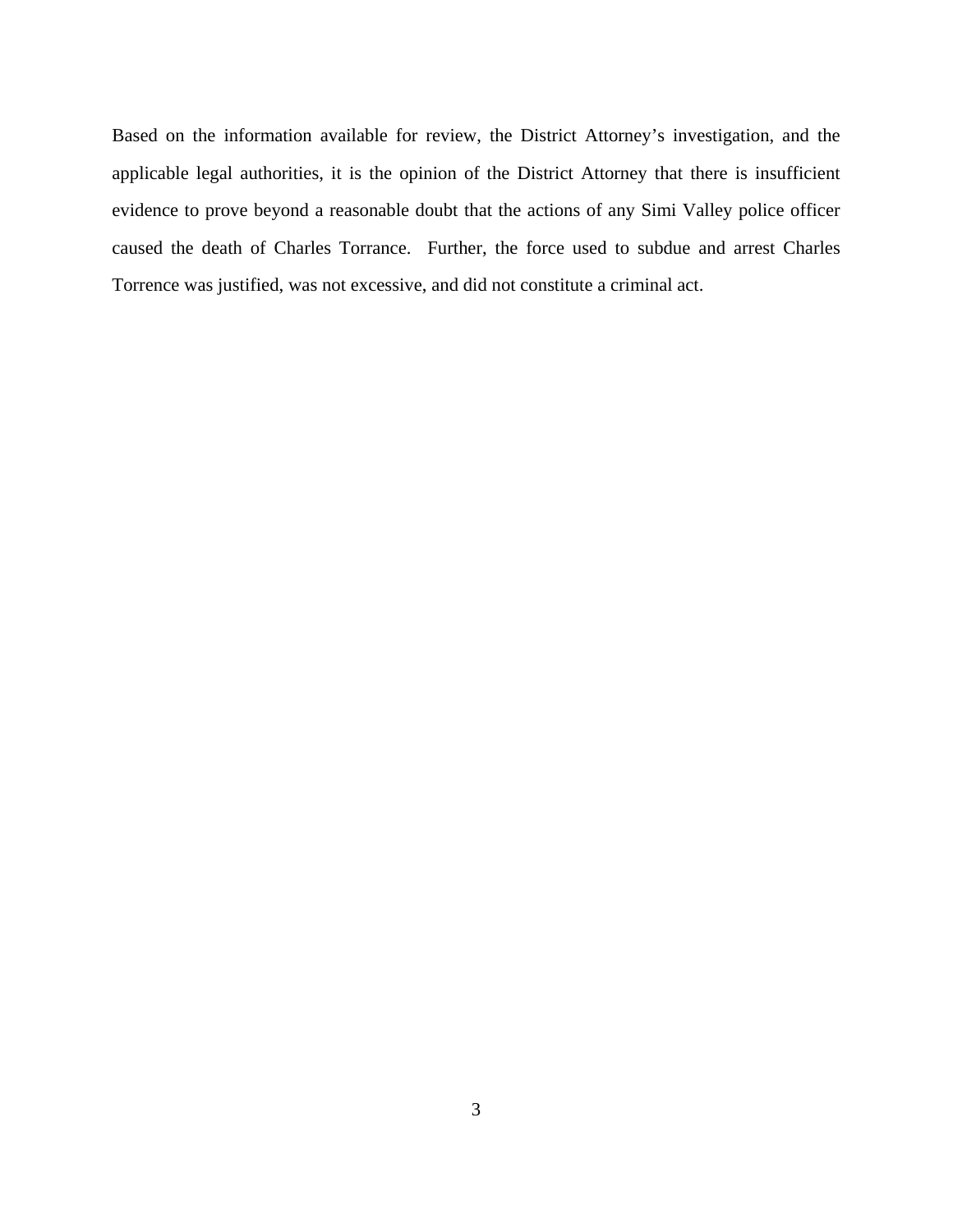### **STATEMENT OF FACTS**

### Statement of Officer Jim Wismar

On July 17, 2009, at 11:46 a.m., Officer Wismar received a radio call to respond to a domestic disturbance at 2293 Parker Court. The parties were supposed to be inside a garage and the report was that a female was heard saying she could not breathe. Wismar was assigned as the primary officer and Senior Officer Shorts was assigned to assist. Wismar arrived first and parked his unit approximately four to five houses from the residence in question. Wismar stayed at his unit waiting for his back-up officer to arrive. Suddenly he noticed a man with tan pants and no shirt emerge from the house directly next door to Torrence's residence. The man, who was later identified as Charles Torrence, hereinafter referred to as Torrence, was approximately 6' tall and 240 lbs. He saw that Torrence was involved in a struggle with a male and a female. He did not know at that point who these individuals were or the nature of their conflict.

Wismar exited his vehicle and approached the three people. He radioed for back up and requested that they arrive code-3 (with lights and siren). Wismar noticed that Torrence seemed to be the aggressor and that he was sweating profusely. This seemed unusual to him because the man and woman with him were not sweating at all. Wismar pulled out his Taser and pointed it directly at Torrence and ordered all of them to the ground. All three complied. Torrence told Wismar not to use the Taser on him because he had been Tasered before and it was painful. Wismar noticed that Torrence was constantly fidgeting and he suspected that he was under the influence of drugs. Wismar tried to engage Torrence in conversation to buy time until his backup arrived.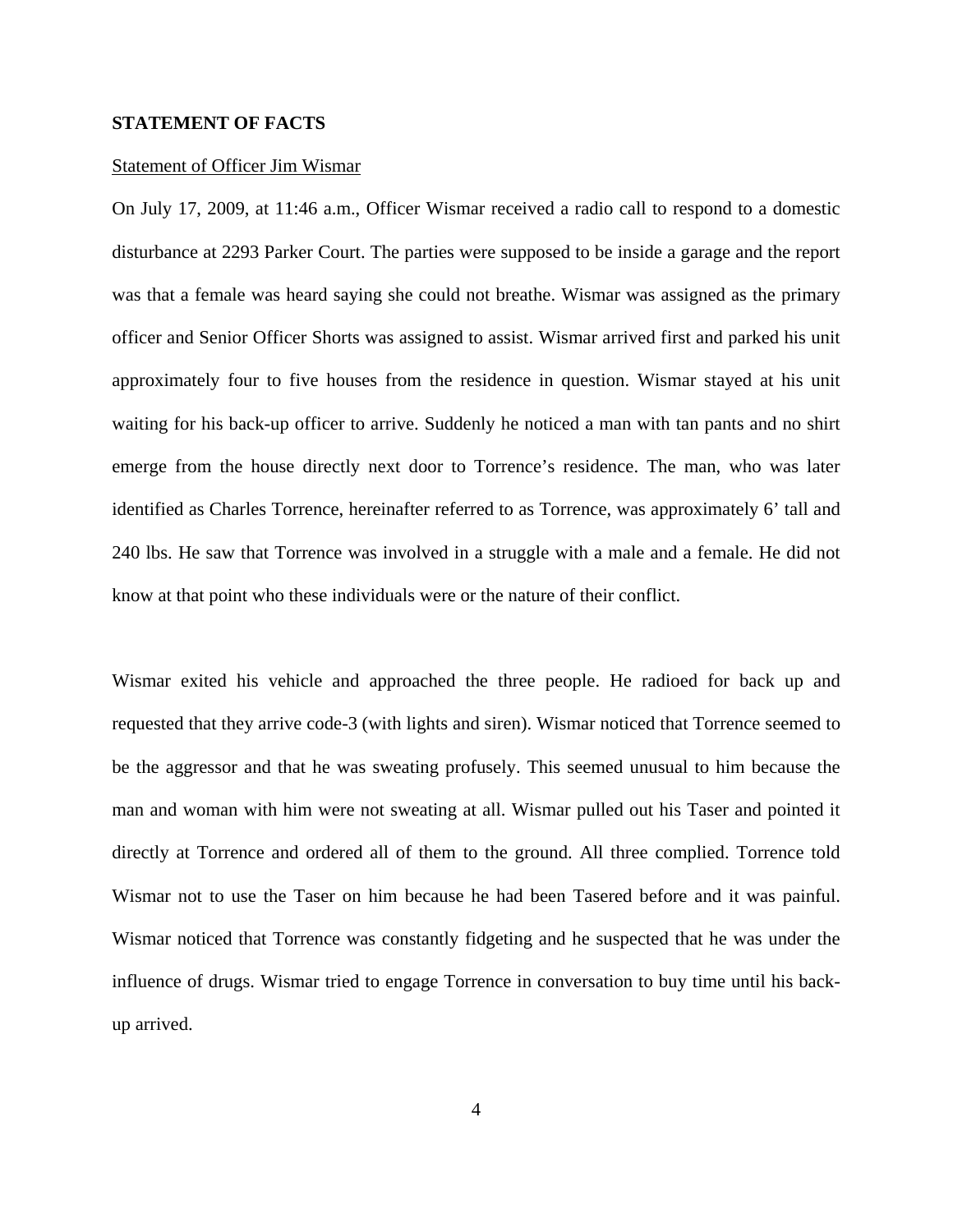While all three subjects were seated on the ground, a young woman approached them. The woman was later identified as Torrence's girlfriend, Fatima Hammou. Torrence was yelling that he was thirsty and he became animated upon seeing Hammou. He stood up and started to approach Wismar. Wismar was concerned for his safety and for the safety of the others seated there so he discharged his Taser at Torrence. Wismar was not sure that the Taser probes actually struck Torrence because he saw no physical reaction from him even as he could hear the sound of the electrical charge. Torrence started running, screaming and flailing his arms as he ran towards his residence. Wismar pursued him and when Torrence got closer to his house, he turned and confronted Wismar with his fists clenched.

Torrence did not say anything to the officer. Wismar was approximately five to seven feet from Torrence when he discarded the cartridge from his Taser. It was now rendered in the "drive-stun" mode, which requires that the Taser itself contact the skin in order for the electrical charge to impact the individual. Wismar thought that the Taser was the best tool to use on Torrence due to his size, behavior and actions. Torrence started swinging his fists at Wismar and Wismar activated the "drive-stun" feature and attempted to strike him in the chest area.

Torrence continued to flail his arms and fists at Wismar. Wismar initially tried but failed to hit Torrence with the Taser. As the two of them fought, Wismar believed that he was successful with one contact to Torrence's chest because he heard Torrence scream and bend over. Torrence immediately stood up and continued swinging his arms toward the officer. Wismar attempted to stun him again; however, he did not believe that he was successful. Wismar did not use his O.C.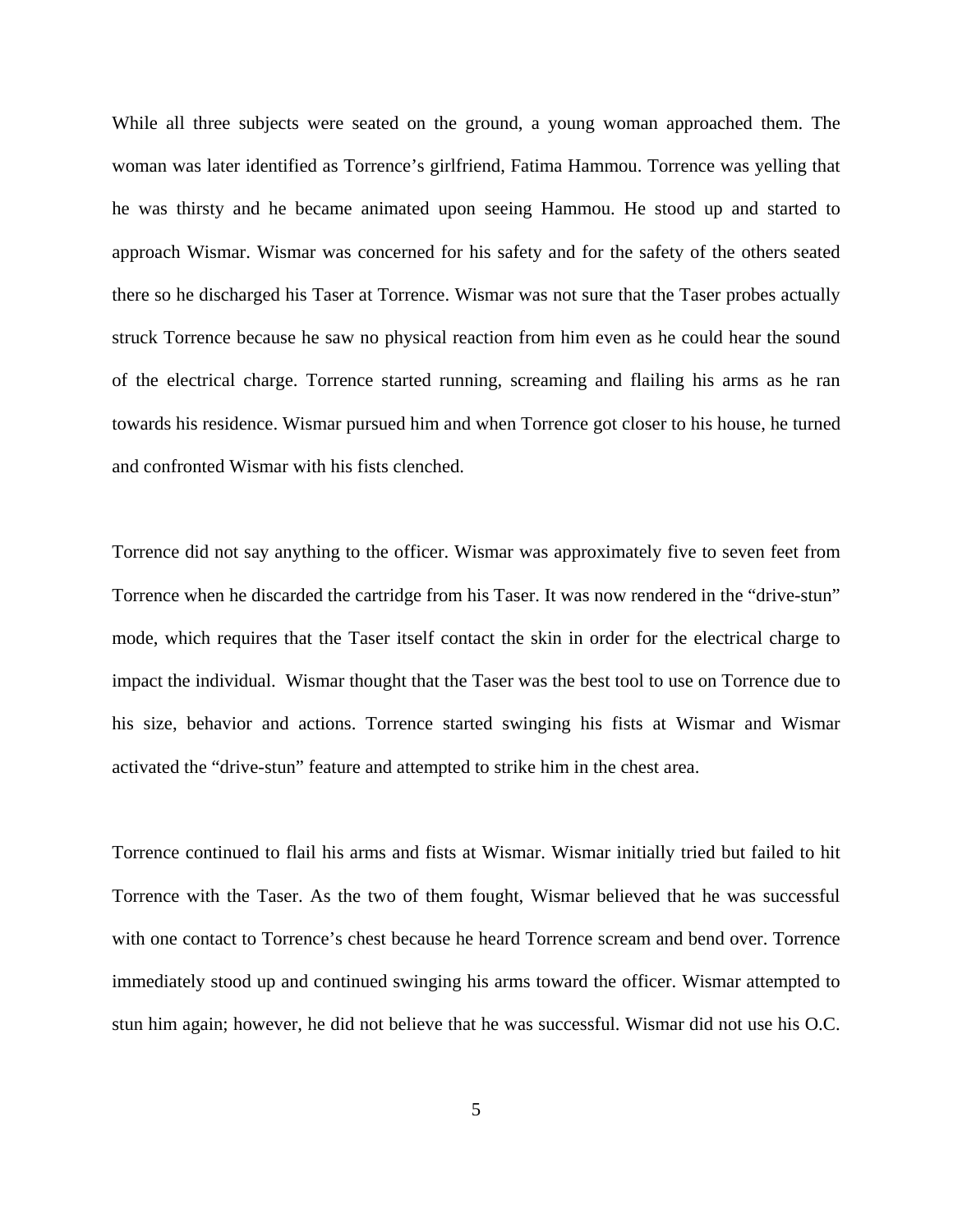spray because he thought that due to Torrence's level of intoxication it wouldn't work and there were civilians and other officers in the vicinity he did not want affected by the spray.

Senior Officer Shorts arrived and approached with a baton in his hand. Wismar heard Shorts order Torrence to the ground; however, Torrence failed to comply. Shorts holstered his baton and grabbed Torrence's left arm while Wismar grabbed the right arm. The officers wrestled him to the ground face down. They were on top of him as Torrence continued to resist by refusing to place his hands behind his back. After struggling about 30 seconds, the officers were finally able to force his hands behind his back and handcuff him. Torrence never complied and the officers had to use physical strength to gain control. Wismar never heard Torrence say anything during the struggle. Torrence continued to kick and struggle with the officers. He managed to kick Shorts twice and grab him with one of his handcuffed hands.

While Wismar and Shorts were struggling with Torrence, Wismar saw Hammou try to approach Torrence with a cup of unknown fluid in her hand. Wismar did not know what was in the cup and he ordered her to step back. She did not comply and continued to approach Torrence. Wismar knocked the cup out of her hand and ultimately took her to the ground and handcuffed her. Wismar escorted her to a patrol car while Shorts and other officers continued to struggle with Torrence. Wismar saw that four to five additional officers arrived at the scene. Officer Shorts was injured in the struggle and he limped away from Torrence. Wismar rejoined the officers in trying to get Torrence under control. Two additional officers were able to put an ankle restraint called a hobble on Torrence.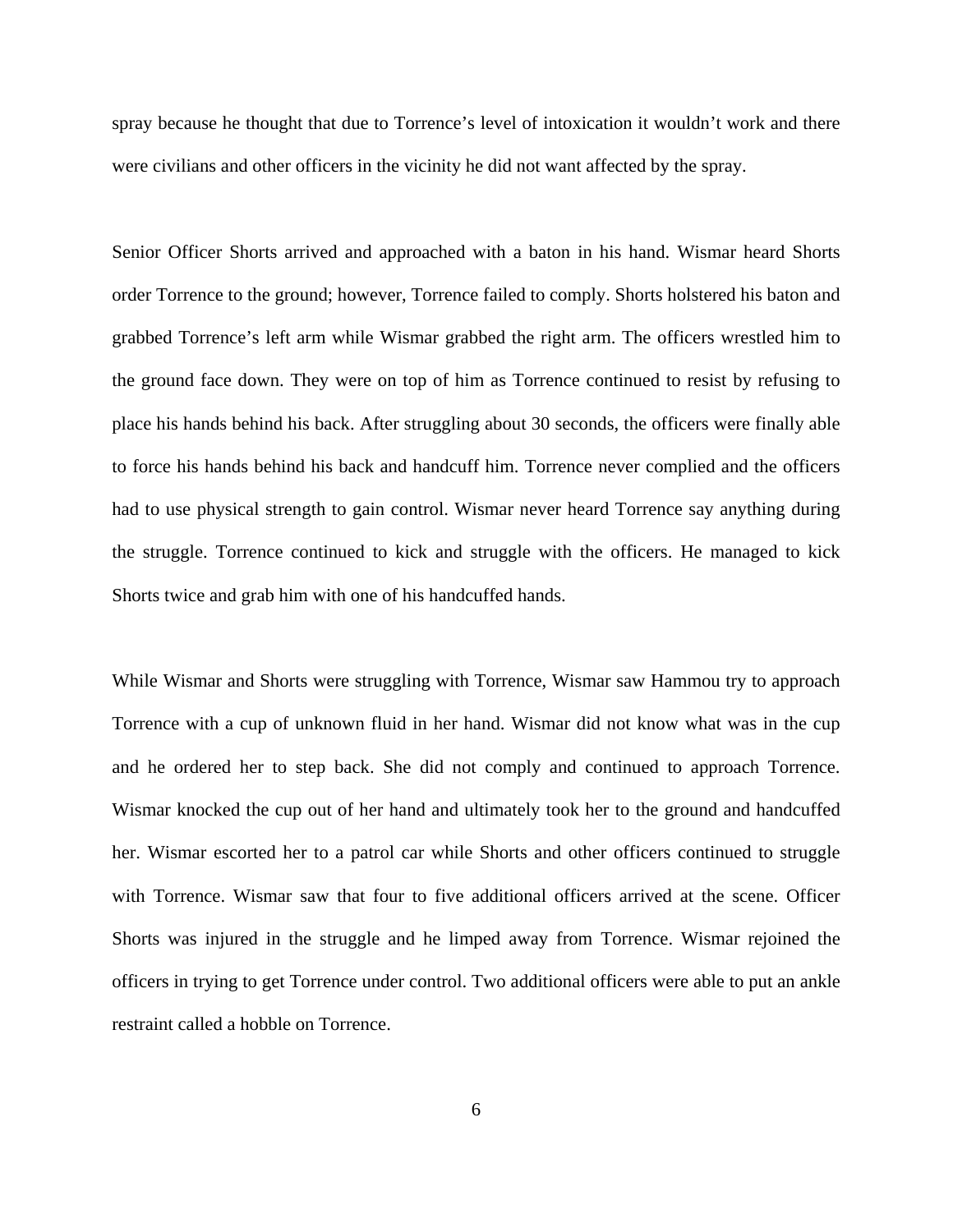The officers became concerned about officer safety issues due to the fact that Torrence's family was standing outside of their house and the officers were unsure whether there were additional individuals inside the house who might try to interfere with the arrest and detention of Torrence. The officers decided to move Torrence away from the front of his house into a police unit that was approximately 20 to 30 feet away. Wismar grabbed his right side, an unknown officer grabbed his left side, and two other officers grabbed Torrence's legs. They had already put his legs into a hobble, but he continued to buck and fight. The officers lifted Torrence into a horizontal position approximately two feet off of the ground and carried him towards the police car. Torrence continued to struggle and fight the officers. Torrence forced his head downward and tried to strike the ground several times. Sgt. Adamczyk grabbed Torrence's left upper torso to prevent him from hitting the ground. Torrence curled his body towards Adamczyk and began to thrust away from the officers. When they got within 10 feet of the patrol car, the officers decided that it would be too difficult to get him into the backseat of the car due to his size and resistive movements. The officers decided to move him to a more accessible area where paramedics could place him on a gurney. The officers placed Torrence onto the ground face down. Torrence had his head to one side and he was still moving. Wismar noticed that Torrence had blood on his face due to him lunging towards the ground while he was being carried.

Within 15 seconds of being placed on the ground, the paramedics arrived and approached the scene. Wismar noticed that Torrence's breathing was becoming shallow. His skin tone turned blue and he appeared to stop breathing. The officers rolled Torrence over and removed his handcuffs. The paramedics began CPR immediately and then loaded Torrence into the ambulance. Wismar accompanied them to the hospital and the paramedics performed CPR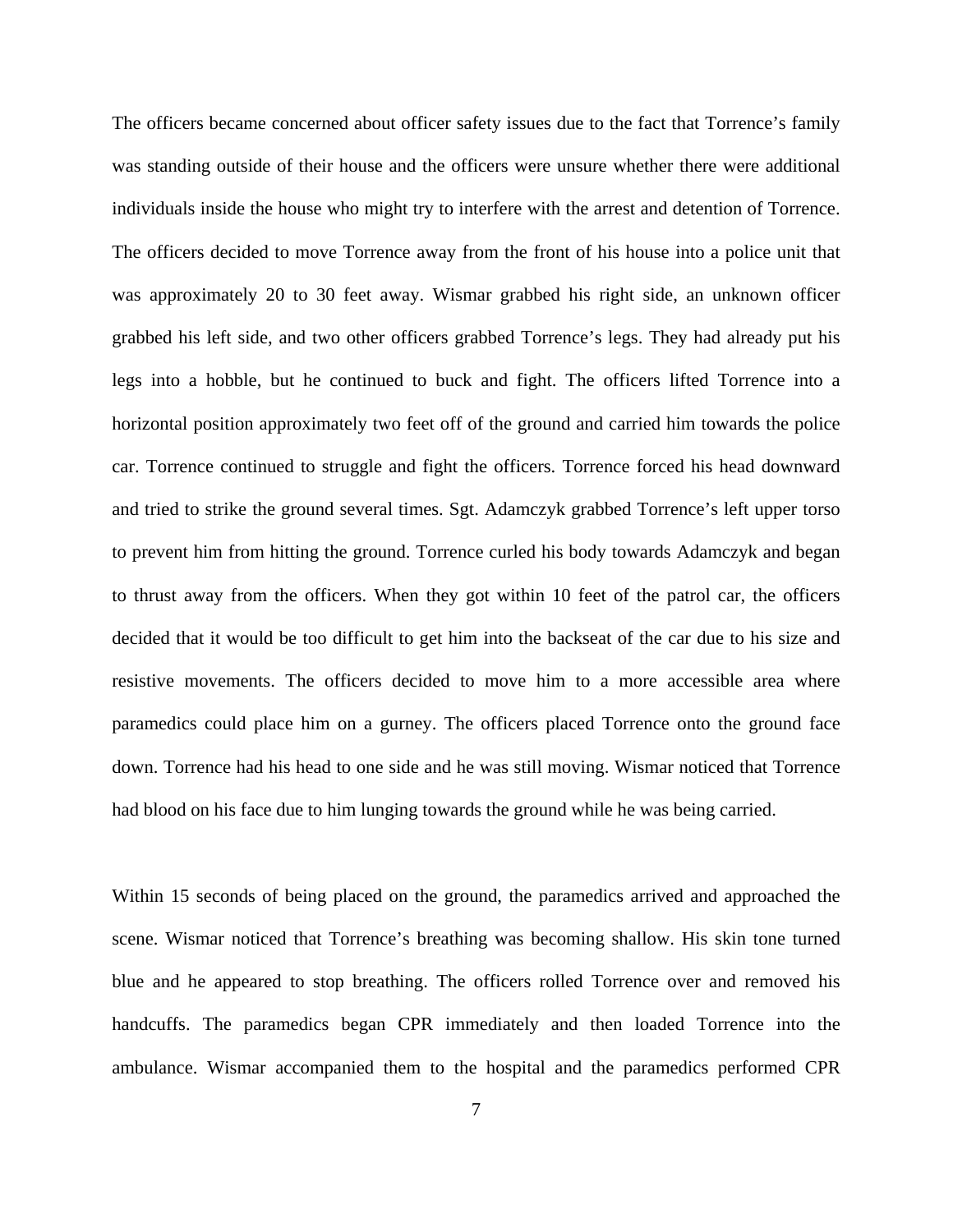throughout the trip. Torrence never regained consciousness. He was declared brain dead at approximately 7:00 p.m. on July 17, 2009, and he was pronounced dead at 5:45 a.m. on July 18, 2009.

Wismar indicated that he did not see any officer using physical force on Torrence while he was on the ground. He saw two officers pinning his legs to the ground while Torrence was kicking at the officers. Wismar sustained abrasions and bruises to both knees, which occurred while he struggled with the suspect on the ground.

### Statement of Senior Officer Steve Shorts

On July 17, 2009, at approximately 11:46 a.m., Senior Officer Shorts received a radio call to assist Officer Wismar on a domestic disturbance at 2293 Parker Court. At 11:54 a.m., he was approximately two miles away when he heard Wismar request emergency assistance. Once he arrived, he could see Wismar at the north end of the cul-de-sac engaged in a struggle with a male subject. He pulled his baton out as he approached them. Shorts ordered the subject, later identified as Torrence, to the ground, which he failed to do. Shorts holstered his baton and grabbed Torrence's left shoulder/arm while Wismar attempted to grab him from the right. He and Wismar were able to force Torrence to the ground face down. Torrence was flailing his arms and kicking his feet. He was grunting as Shorts was ordering him to comply and place his hands behind his back.

Torrence refused to submit to the officers. While Torrence was on the ground, Shorts placed his leg on his back as he attempted to handcuff him. After struggling for approximately one to two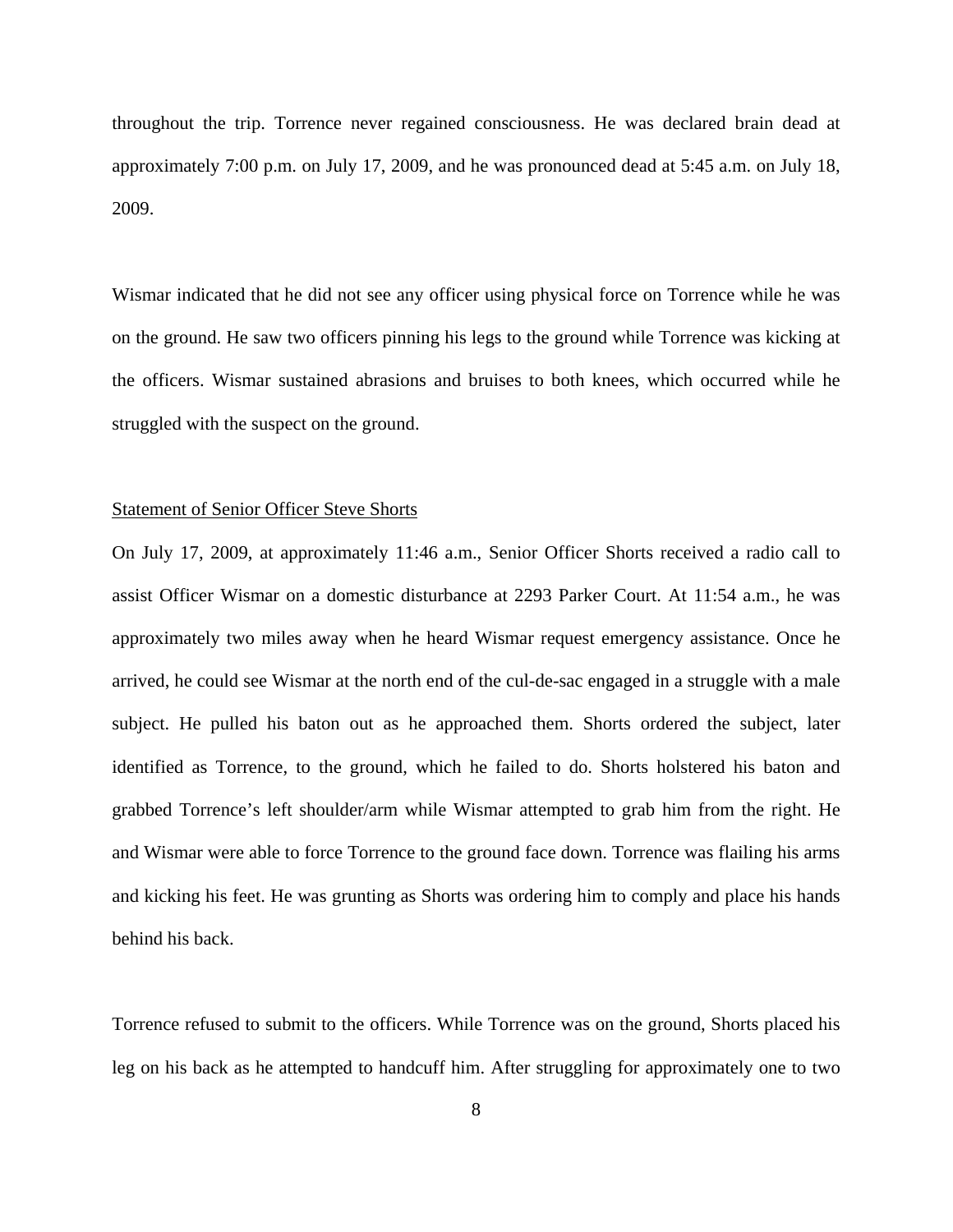minutes, he and Wismar were able to force his hands behind his back and handcuff him. Torrence continued to resist by moving his body and kicking. Shorts pleaded with the suspect to comply, but Torrence ignored him and continued grunting while he resisted. Torrence grabbed Shorts' hand while he was handcuffed but Shorts was able to break free. At approximately 11:58 a.m. during the struggle, Shorts used his radio to request that paramedics stage in the area. He said that because they were fighting with Torrence, he felt it would be helpful to have an ambulance available to evaluate him once they got him into custody.

Shorts became concerned about officer safety because they were out in the street and struggling with Torrence with their backs to his house. They did not know if there were other subjects around who would attempt to assist Torrence. Shorts noticed a female, later identified as Torrence's girlfriend, Fatima Hammou, who came outside and tried to approach Torrence while they were trying to control him. She refused to follow orders to stay back, and ultimately she was taken into custody by Wismar. Two more officers arrived to back them up. Torrence continued to resist by bucking and attempting to grab the officers' hands. He was grunting while he was doing this. Officer Vigil assisted by placing her knee on his back and Shorts then slid down to his legs, crossed them, and placed his body over Torrence's legs in an attempt to prevent further assault. Torrence was able to kick at Shorts several times, and once he kicked him so hard that Shorts' ankle was forced into the curb. Shorts then relinquished his position because he was in pain. A short time later he saw several officers, possibly six, carrying Torrence approximately two feet off the ground. He saw Torrence struggling with the officers while they carried him, and he repeatedly tried to strike his own head on the ground.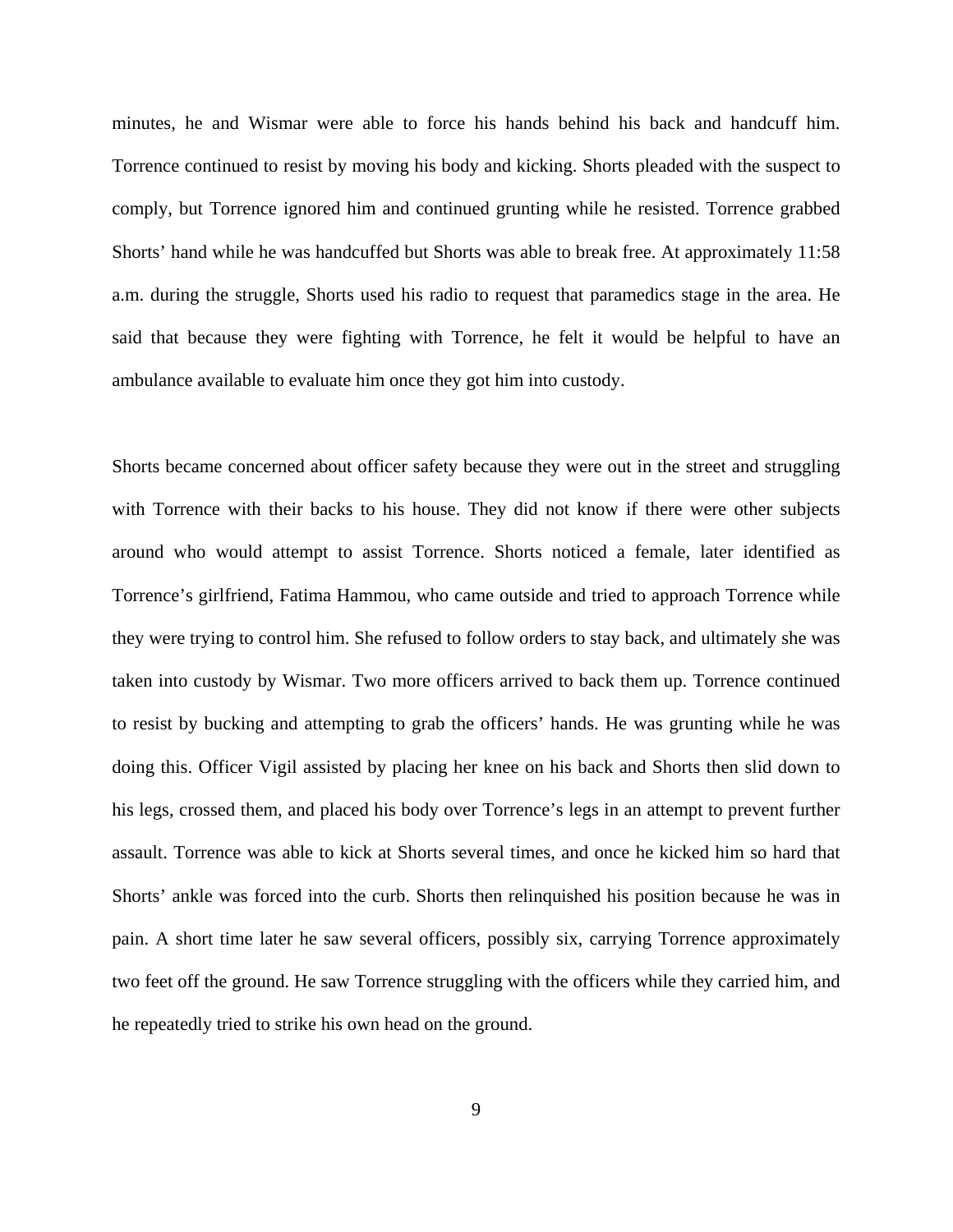When Shorts walked away from the struggle, he was approached by fire department personnel who asked him to take off his shoe to examine his ankle injury. While he was being examined by emergency personnel, Shorts did not watch what was happening with Torrence. Approximately two minutes later, he looked back and he saw Torrence on the ground and paramedics administering CPR on him. He did not see the officers place him on the ground, nor did he see what Torrence's position was. Shorts said that during the entire struggle, Torrence never complied or followed the officers' orders. The only way he was controlled was through physical strength applied by the officers. Shorts did not see Wismar use the Taser or any other weapon on Torrence. During the struggle, Torrence never said anything, but he continued to grunt at the officers. As a result of the assault by Torrence, Shorts sustained a strained ankle, and he was treated at Simi Valley Hospital after the incident.

# Statement of Detective Kathy Shatz

Detective Shatz was in the Simi Valley Police Department underground parking lot with Detective Frank Ahlvers when she saw Officer Kathy Vigil leave the parking lot with her emergency lights and sirens activated. Shatz and Ahlvers got into an unmarked police car and responded to Parker Court to back up other officers on scene. When Shatz arrived at the scene, she saw Torrence lying in the street face down and handcuffed behind his back. She saw that he was struggling back and forth with the officers and they were trying to hold him down. Shatz noticed that the officers were acting very calm with the suspect, and they were telling him to calm down and stop fighting. Torrence did not comply with their orders and continued to struggle.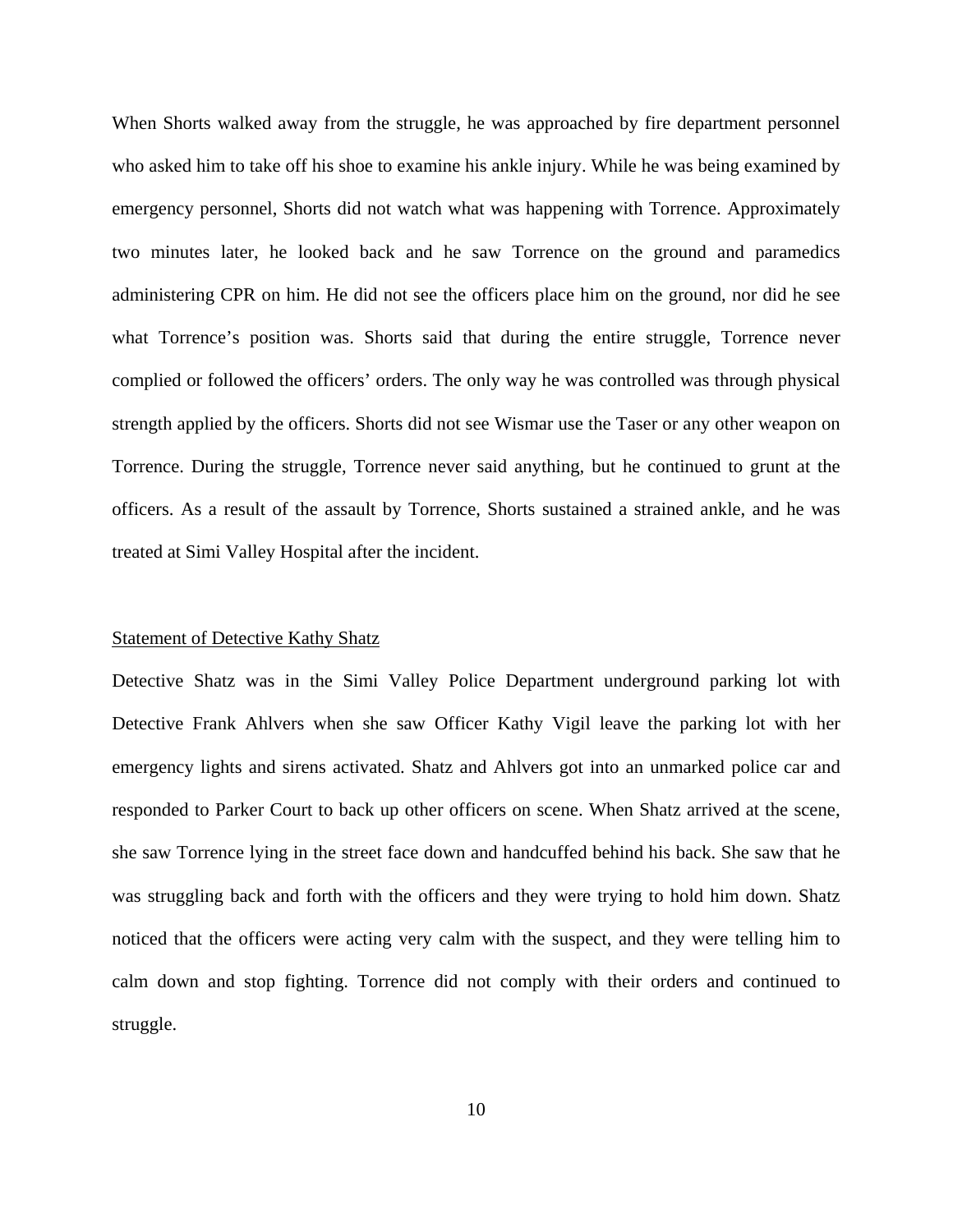Shatz saw that Senior Officer Shorts was holding Torrence's feet down when she suddenly heard Shorts cry out in pain. He had apparently been kicked in the leg by Torrence. She saw Shorts stumble and walk away from Torrence. Shatz knelt down on Torrence's back in the area between his shoulder blades in order to hold him down. She saw Detective Ahlvers take over for Officer Shorts who was injured. Shatz and Ahlvers then applied a restraint strap called a hobble to Torrence's ankles to keep him from kicking. Once the hobble was applied, she heard an officer suggest that they move Torrence out of the street towards a police unit.

Shatz took Torrence's left arm and Officer Vigil took his right arm. Additional officers grabbed Torrence's legs. Torrence was fidgeting and contorting his body to try to get away from the officers. Shatz saw that Torrence was bending his body and almost striking his head on the pavement as they were moving him. She was not sure if he actually hit his head on the ground but he came very close. They moved Torrence close to a patrol car and placed him on the ground near the car. The officers determined that they would not be able to place him into the patrol car. Then they picked Torrence up again and moved him away from the patrol car so that he could be placed in an ambulance that had been staging up the street. Once they got Torrence to the next location, three officers were holding him down because he was still struggling. Shatz volunteered to assist in holding Torrence down, but the three officers said that they did not need any help. Shatz said the officers were kneeling on or near Torrence while they held him for the ambulance. Shatz was then called away to do a pat down search on Torrence's mother who was seated on the front steps of her house.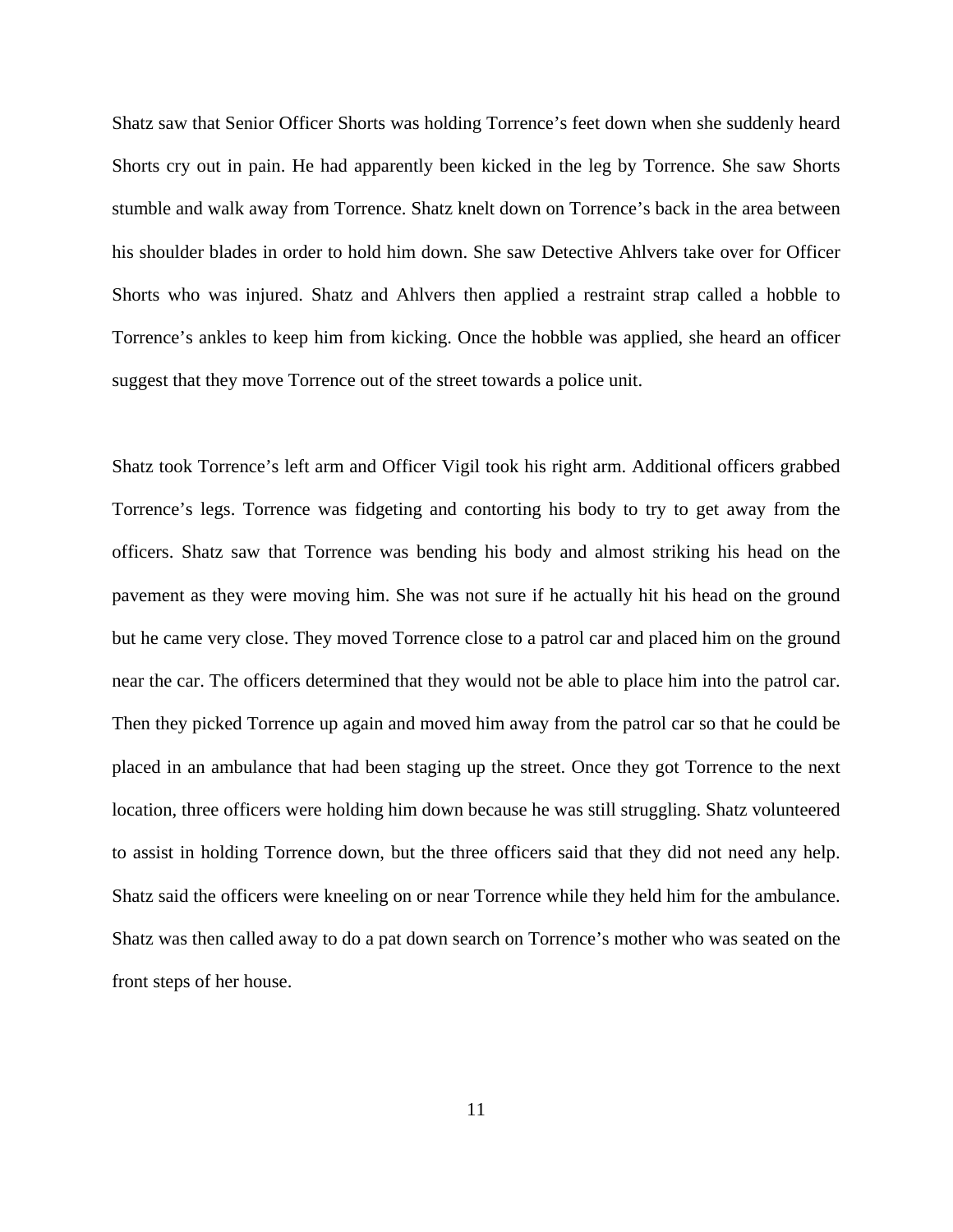When Shatz looked back towards Torrence, she saw that the paramedics were performing CPR on him. She was surprised because she had just walked away from him and he was struggling and clearly conscious as he was talking and saying "please" and "no." Shatz never saw any officer using any weapons on Torrence, nor did she see any excessive force being used in order to control him.

### Statement of Detective Frank Ahlvers

Detective Ahlvers was with Detective Shatz in the parking garage when he saw Officer Vigil leave the station with lights and siren on. He and Shatz followed to provide backup to officers at the scene. They did not have their radio on so they did not know the reason for the request for backup. Once he got to the scene he saw three to four officers holding onto Torrence to control him. Ahlvers went to the residence to provide additional help if it was necessary there. Ahlvers was directed by Sergeant Thompson to go back and assist the other officers in securing Torrence. When he got back to Torrence, he saw that he was "thrashing around" and trying to throw the officers off of him even though he had his hands cuffed behind his back. The officers were trying to put a leg restraint on Torrence, and Ahlvers assisted in getting it around his ankles. The restraint was not attached to the handcuffs that were on Torrence. Ahlvers and the other officers told Torrence to calm down but he ignored them.

Ahlvers assisted in picking Torrence up and moving him towards the patrol car. He identified the other officers who were assisting as Detective Shatz, Sergeant Adamczayk and Officer Vigil. They lifted Torrence up and moved him towards a patrol car. During this move, Torrence was struggling. He kept bending his body in the middle and then straightening out as if to throw the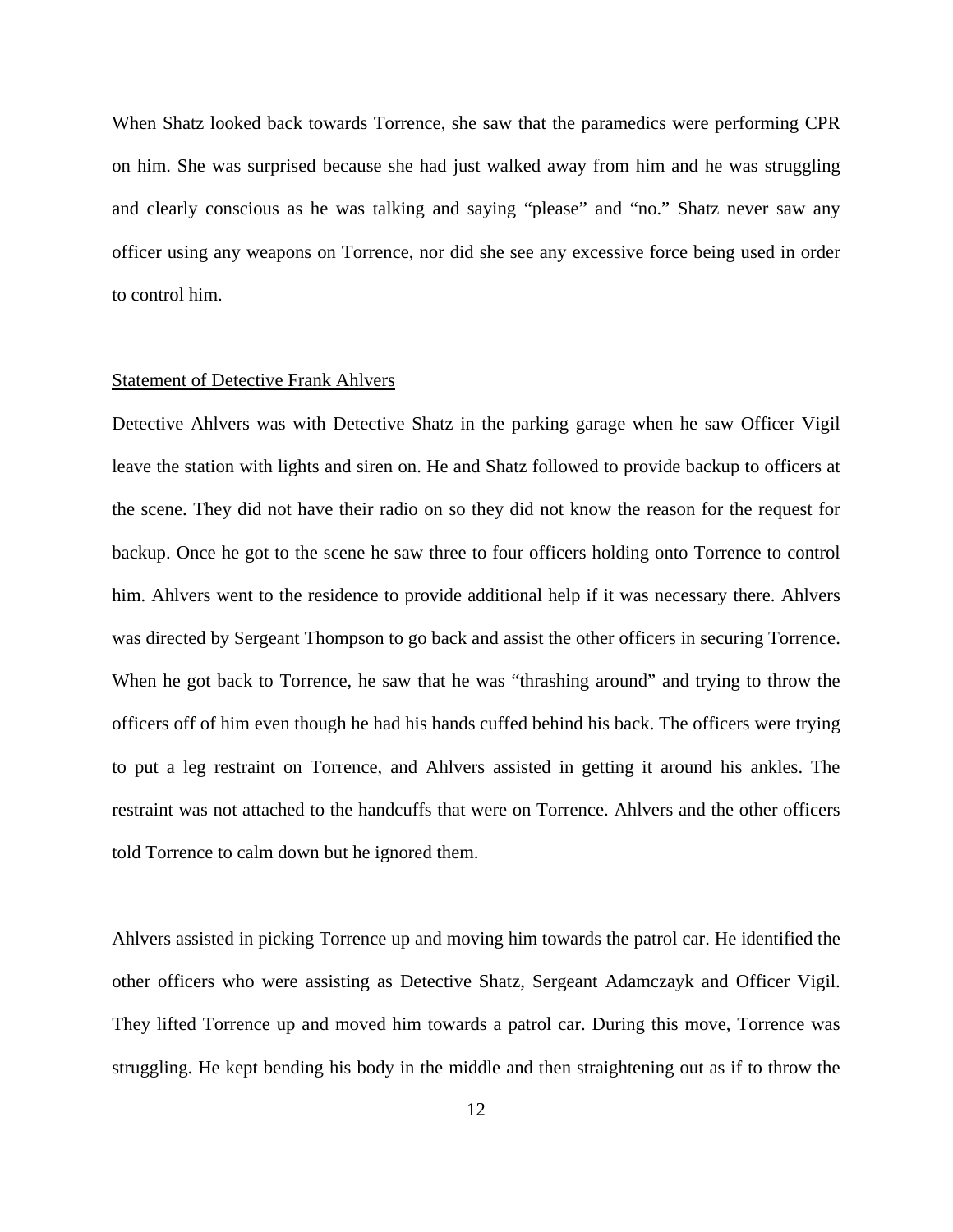officers off of him. Ahlvers described that it was "very difficult to hold onto him, we were having trouble controlling him because he's a pretty good sized guy." The officers put him down, and then Sergeant Adamczyk suggested that they place him into an ambulance instead. They picked him up again and went around the police unit and ended up putting him down on the ground again. Torrence was still jerking around and trying to get away from them. He was yelling something unintelligible. Ahlvers grabbed both of his feet and bent his legs at the knees to stop him from kicking.

Torrence was lying face down while officers held him by his arms and ankles. Ahlvers told Torrence, "Stop, if you relax we'll lighten up, stop, relax." Ahlvers then noticed that Torrence had blood on his head. Ahlvers lifted his head in order to see where he was bleeding from but he could not tell. The paramedics arrived, and they brought a gurney from their rig. Torrence was making noises, was still thrashing around and then all of a sudden he went still. The officers turned him over and discovered he had stopped breathing. They took the handcuffs off of him and the paramedics began CPR immediately. Ahlvers said that Torrence did not stop or relax until the moment he stopped breathing. He described it as, "It was almost like a switch was turned off, and it was that quick." He said that nothing in particular happened before he stopped breathing.

### Statement of Charlotte Beard

Charlotte Beard (DOB 3/30/50), is Charles Torrence's mother. She lives at 2293 Parker Court in Simi Valley. She told detectives that her son, Charles Torrence, was also living at her house along with her other son, John Beard, and a boarder named Justin Seyssel. Charlotte indicated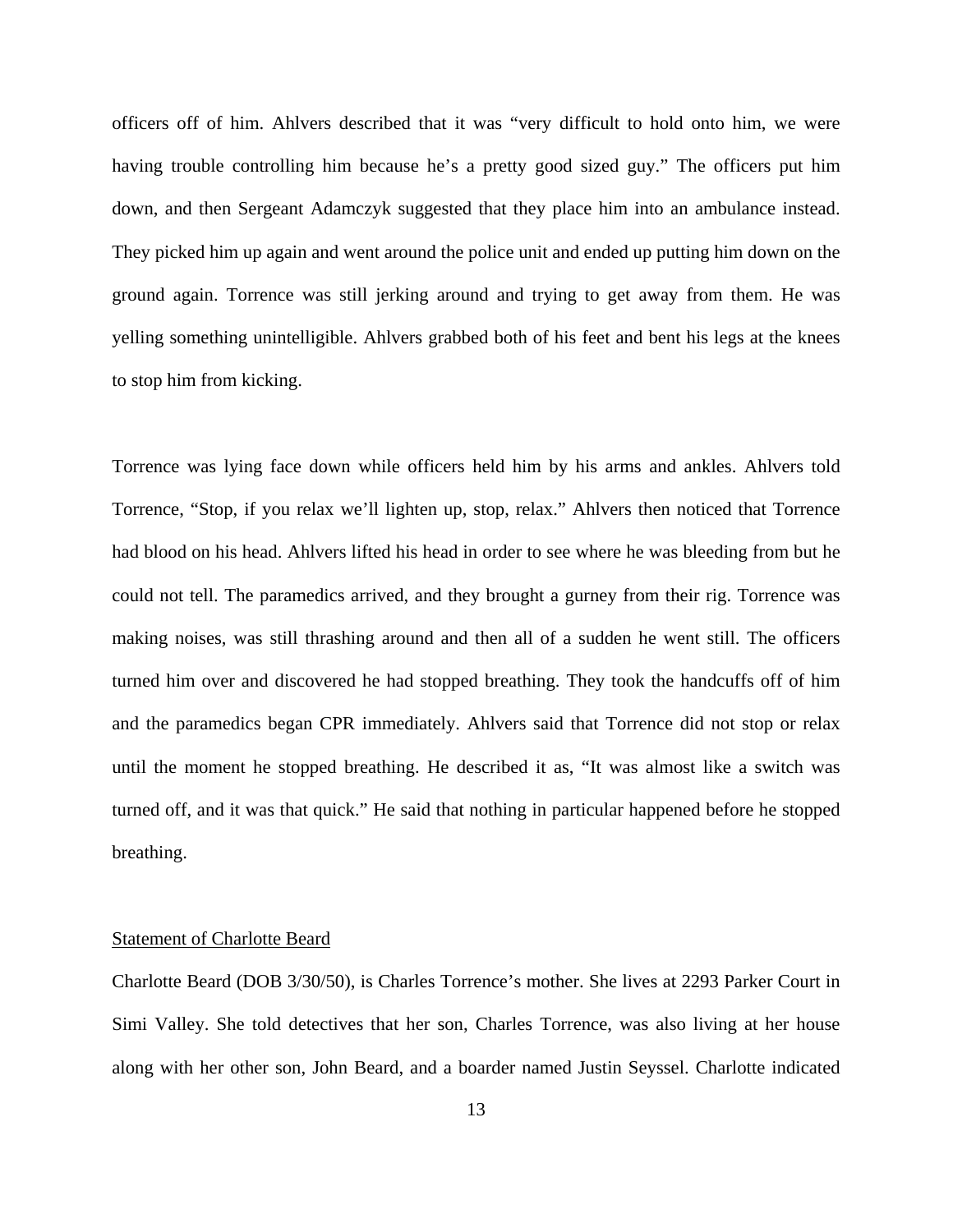that Charles moved into her house in January 2009 and he was living in a converted room in her garage. Because of problems that she had with Charles in the past regarding his drug use and violent behavior, he was only allowed to enter the house to use the bathroom. Charlotte said since Torrence had divorced his wife, he had made life hell for her and the family. He was arrested for assault charges in January 2009 against an old girlfriend's father. Torrence had a current girlfriend named Fatima Hammou who was not supposed to be living in the garage with him but she spent most of her time there.

On July 17, 2009, Charlotte was woken up by her son John Beard. He told her that Charles and Fatima were having a fight. Charlotte could hear Fatima crying hysterically and saying something like "quit it." She also heard Fatima say repeatedly that she could not breathe. Beard called 911 to report that her son was hurting his girlfriend. Charlotte went upstairs with John because Torrance "scares" her and she believes that "he has the potential to hurt people."

While she was on the upstairs balcony, Charlotte saw Torrence in front of the neighbor's house next door. He was pulling the female neighbor by the wrist towards the sidewalk. She also saw her neighbor's boyfriend attempting to free her from Torrence's grasp. Charlotte and John went back downstairs and called 911 again. The operator told her that the police were already outside of her house.

Charlotte and John went outside and saw Torrence and the two neighbors seated on the sidewalk. Charlotte saw a police officer standing in front of them pointing what she thought was a gun at them. She could hear Torrence yelling repeatedly that he wanted water because he was thirsty.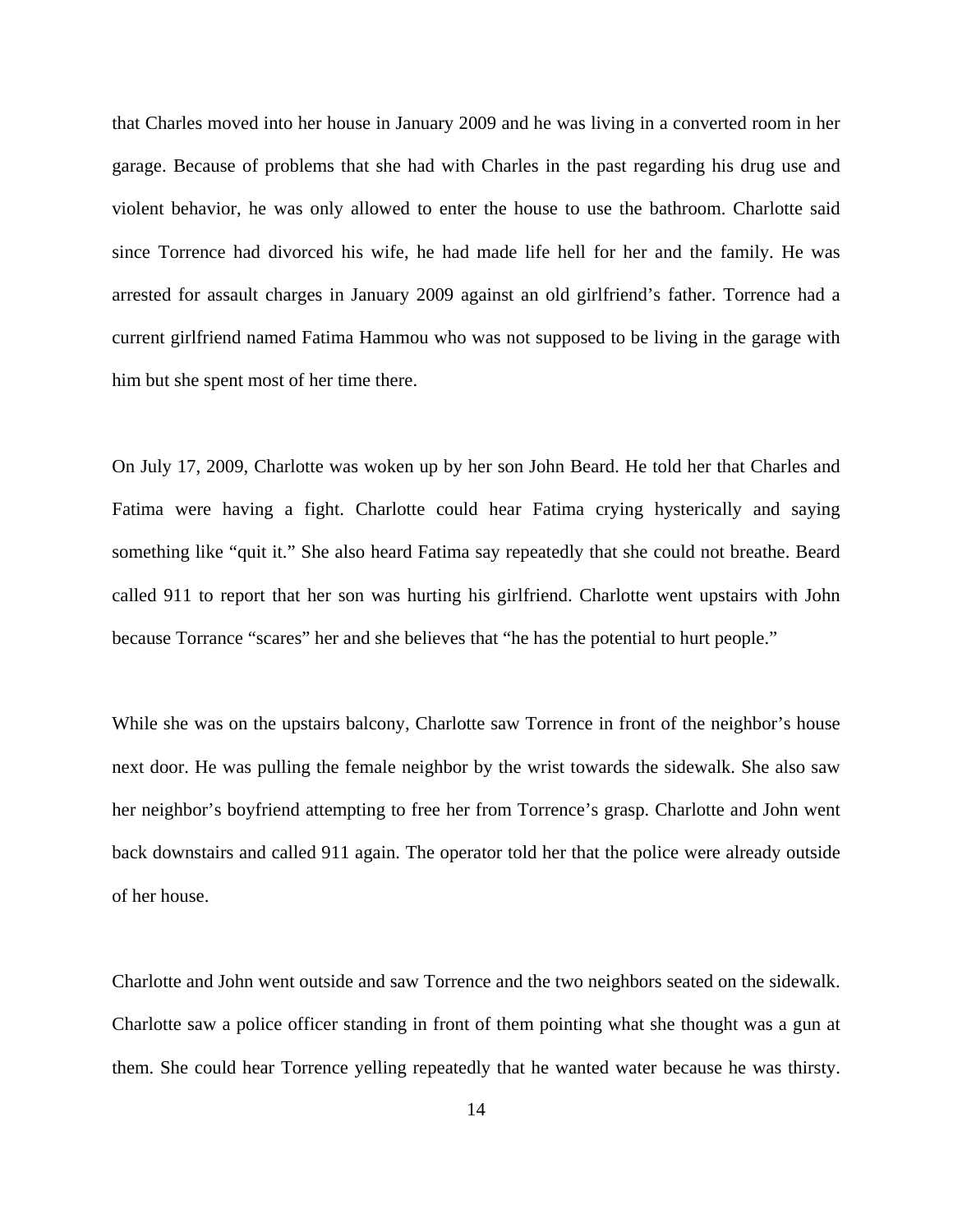She turned to go back into the house because she did not want to see what was going to happen. Charlotte said that the next thing she knew, Torrence and the officer were right outside of her house. Torrence was in a prone position on his abdomen and the officer was attempting to subdue him. John kept yelling at Torrance to "stay down" because he was resisting the officer.

Charlotte then saw Fatima run out of the house holding a cup of water. Fatima tried to give the cup to Torrence, but the officer would not let her. Charlotte saw Fatima get knocked to the ground. She could not tell if Fatima was cooperating with the police. She said that the police were swarming around both Torrence and Fatima. While Torrance was struggling with the officers, Charlotte went into the house. It was her opinion that Torrence was trying to get up from the ground while the officers were trying to hold him down. She did not see the officers place Torrance in handcuffs or carry him toward the ambulance.

Charlotte believed that Torrence had used drugs on this day. She said that he was acting irrational. Charlotte indicated that she had previously obtained paperwork in order to get a restraining order against Torrence, but she had not filled it out. She wanted to evict him from the house, but she was afraid of what he might do.

#### Statement of John Beard

John Beard (DOB 1/20/82), lived at 2293 Parker Court with his mother, Charlotte Beard, and his brother, Charles Torrence. John said that Torrence is not allowed in the main house because of the problems he has caused. He said that Torrence takes advantage of his mother. He described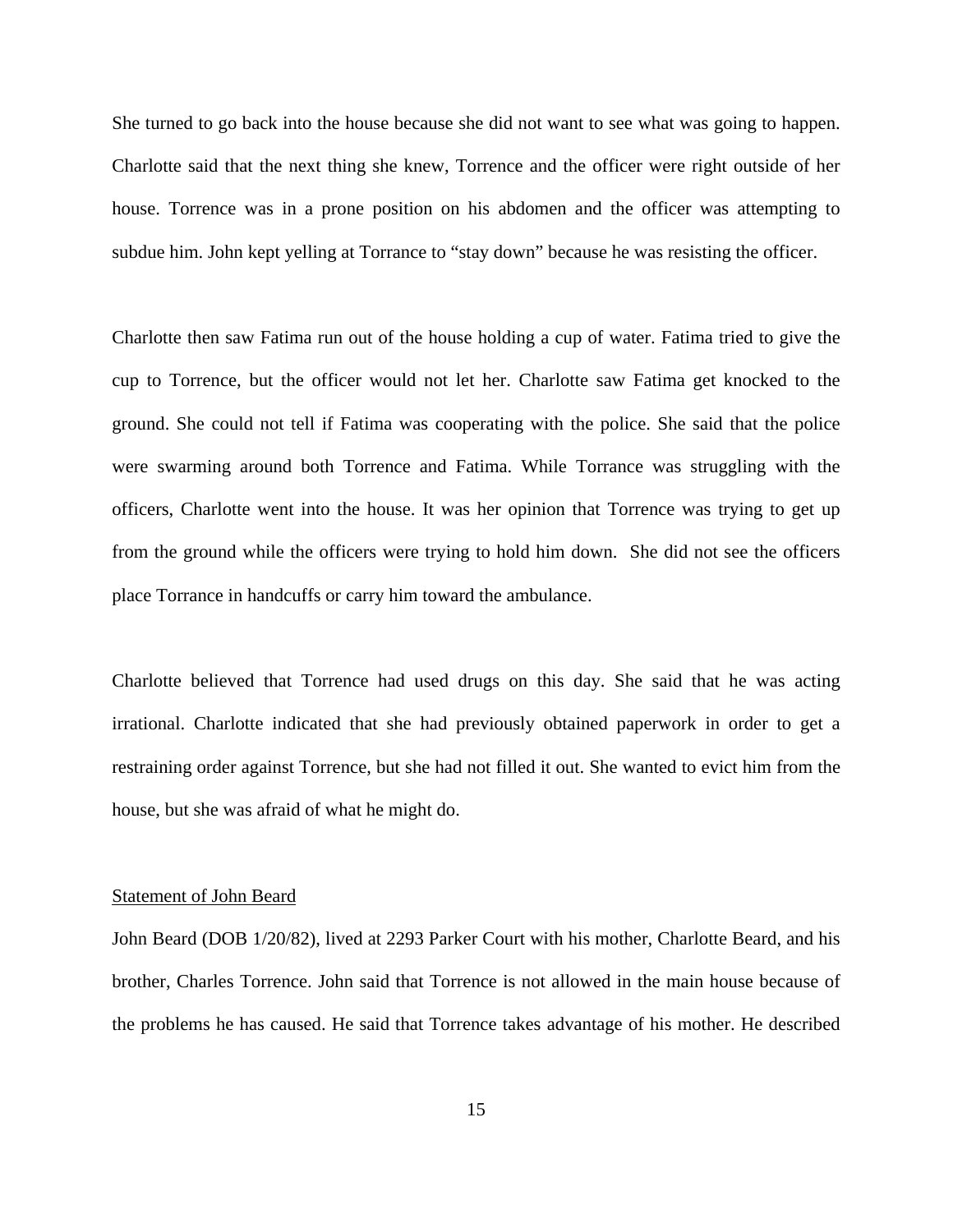Torrence as someone with a temper who breaks things when he gets upset. He was aware that Torrance uses drugs such as ecstasy, GHB and cocaine.

On July 17, 2009, John was in the front yard pulling weeds and raking. He heard Fatima and Torrence fighting. He could hear Fatima telling him to "stop it." He went upstairs to tell his mother. When he and his mother came downstairs, he heard Fatima crying hysterically and saying that she could not breathe. He and his mother went upstairs and called 911. From the upstairs balcony, he saw Torrence running down the driveway attempting to put his pants on. He thought Torrence was chasing Fatima, but he did not see her.

John went downstairs with his mother and they called 911 again. He went outside and saw Torrence sitting on the sidewalk with the neighbors. He saw a police officer facing them, pointing his Taser at Torrence. He could hear Torrence yelling for water. He thought that Torrence was getting a "little twitchy" while he was sitting on the sidewalk. John saw Torrence get up and walk towards their house. He saw the officer coming behind Torrence telling him to stop. When Torrence and the officer got in front of their house, he saw Torrence stop and take a fighting stance towards the officer. He saw Torrence and the officer engage in a fight. He saw them wrestling to the ground. The officer kept telling Torrence to stop, and then he saw the officer use the Taser on Torrence. He saw a second officer arrive with a baton in his hand. At this point, his mother took him into the house.

John said that he did not see what had happened up the street before Torrence and the neighbors were seated on the sidewalk. He thought that during the confrontation with the officer, Torrence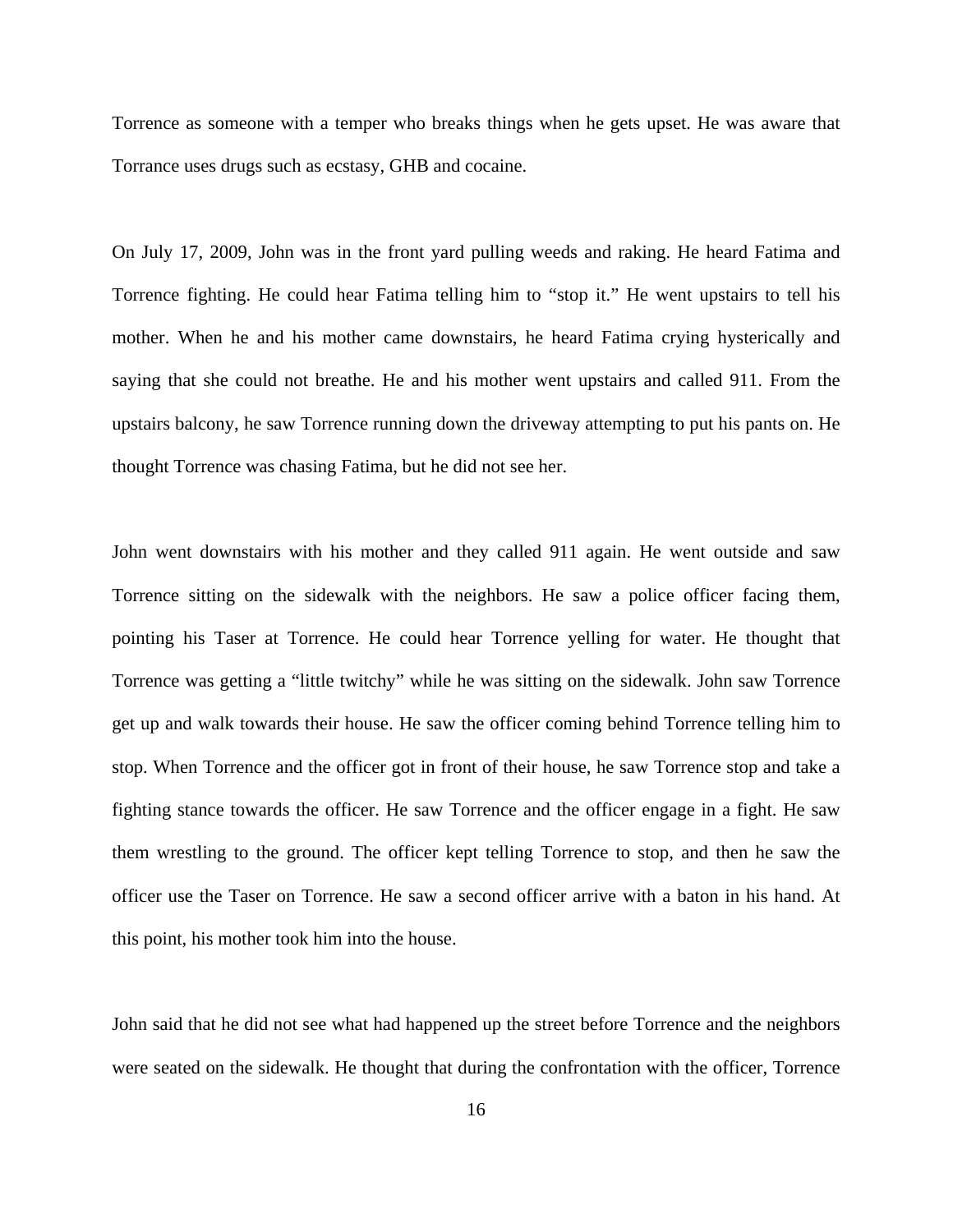was Tased a couple of times. He said that Torrence's only reaction to being Tased was that it seemed to scare him. He thought that Torrence was resisting, but then he was pulled away before he saw very much. He said, "My mom was crying and she didn't want me to see it, she didn't want to see it. She wanted me with her."

### Statement of Theresa Wheeler

Theresa Wheeler lives at 2285 Parker Court with her boyfriend, William "Bill" Chandler. Her house is next door to Torrence's house. She was at home with her front door open talking to some friends when Torrence walked in her front door. He grabbed her arm and told her that he needed some water. She noticed that he did not have a shirt on and he had red splotches on his stomach. Torrence told her, "They got me with their laser, they got me with a laser, I can't stand any more of that." He also said, "They zapped me, they zapped me, don't let them zap me again, don't let them zap me again, please, please, don't let them zap me."

Theresa told him that she would get him some water and then she yelled for Bill Chandler. Once she yelled for Bill, Torrence pulled Theresa quickly out of the house. Torrence pulled her down the street in the opposite direction of his house. Theresa tried to pull away from Torrence and in response, he grabbed her around the neck and continued to pull her down the street. Once she was pulled two houses away, Bill came out and demanded that Torrence let her go. A police officer arrived and pointed a Taser at Torrence. He responded by saying, "No, no more, no more, I don't want that please, please, please." Bill was standing with them at this point and the police officer demanded that all three of them sit down on the sidewalk. Theresa said that all of a sudden, Torrence got up and started running towards his house. He ran behind her and Bill and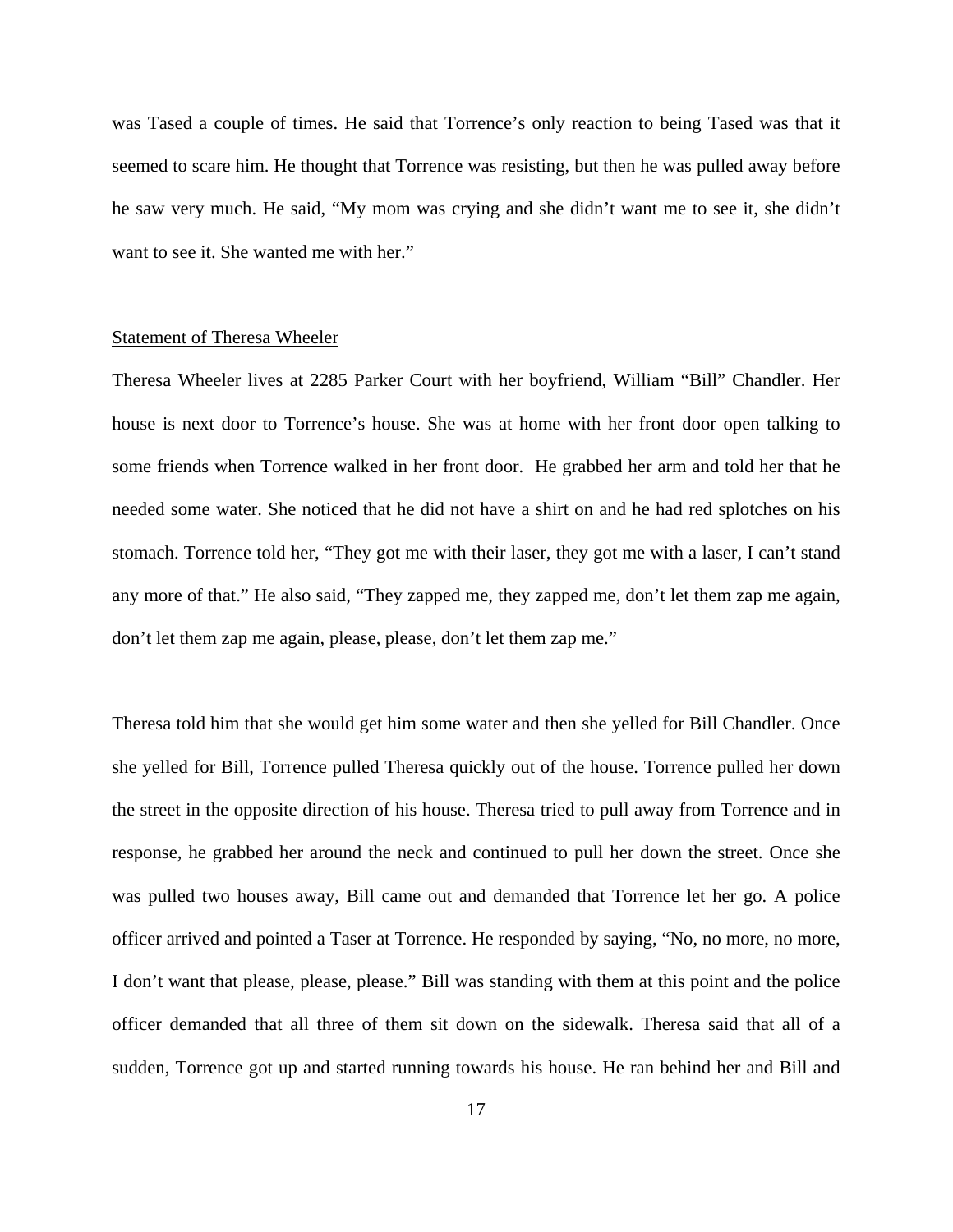she saw the officer pointing his Taser at Torrence. She and Bill ducked their heads as the officer fired the Taser at Torrence. Theresa thought that the officer fired the Taser at Torrence multiple times. She said that she thought that the officer was firing the Taser at Torrence as he ran towards his house because he kept screaming every time the Taser went off.

Theresa saw Torrence fall onto a car then onto some trash cans and finally onto the ground. Once he was on the ground, Theresa saw two police officers get onto him while he was facedown on the ground. She saw the officers swinging at Torrence while he was on the ground. She said that Torrence was fighting in the beginning and then he just laid there. She went into her house for what she thought was five minutes and then came back out. When she came out, she saw that Torrence was in the same position in the street and the same two officers were on him. She saw the officers place him on a gurney and then into the ambulance. When asked about Torrence's condition when he first came into her house, she said that she could tell that he was high. She said that the way he spoke was "gerbily, really fast and really high."

## Statement of William "Bill" Chandler

Bill Chandler has lived with Theresa Wheeler at 2285 Parker Court for approximately 5  $\frac{1}{2}$  years. He knew Torrence and described how Torrence would get "wound up and play music real loud" late at night. He said that Torrence had threatened to call the police on him in retaliation for his complaints about his music. Torrence had also threatened to beat him up several times for his complaints.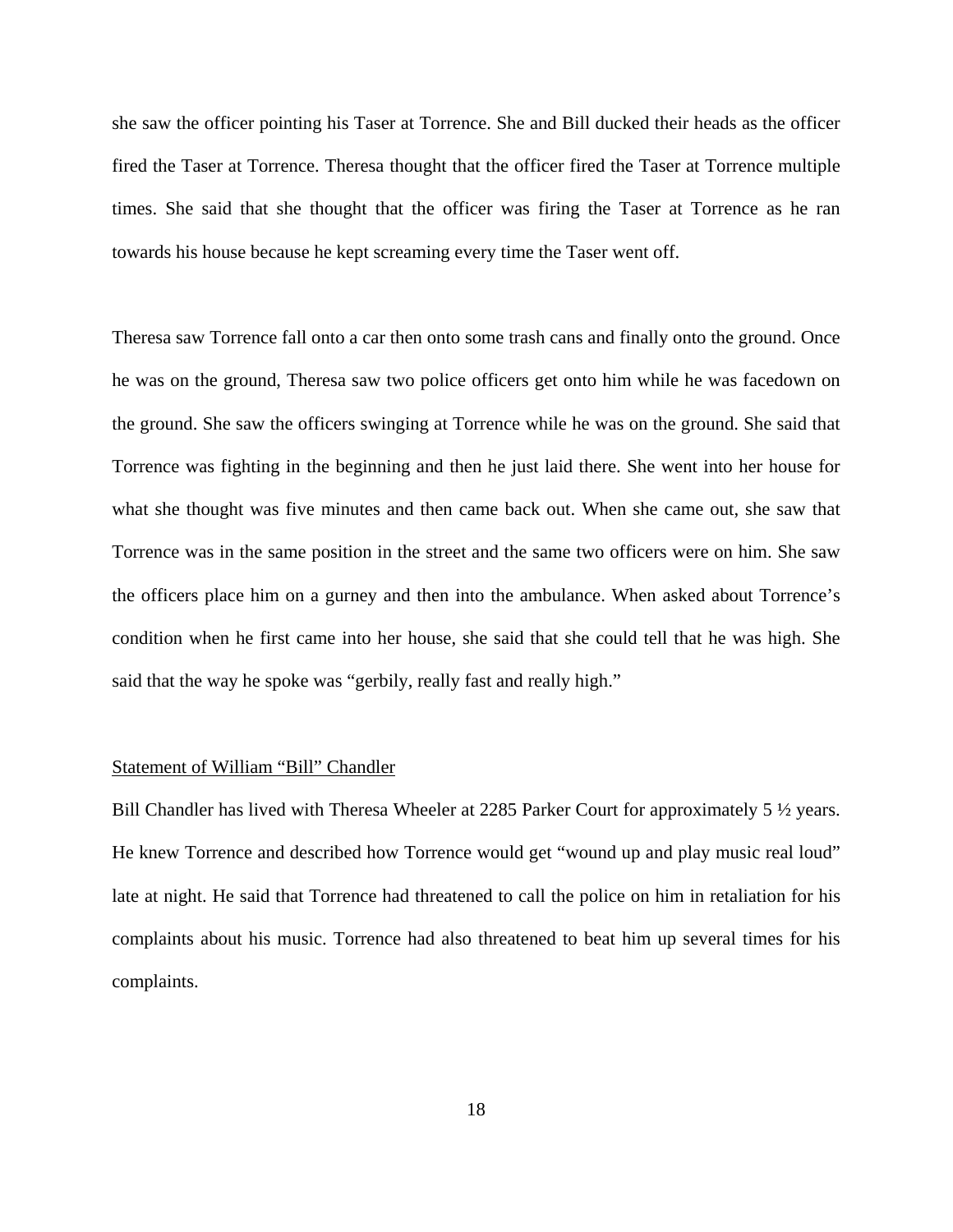On July 17, 2009, he was inside his house when he heard Theresa calling him from the front room of the house. When he went out, he saw that Theresa was not there. A couple of Theresa's friends were standing in the entry way and told him that someone was choking her and dragging her down the street. When he asked who was doing this, the friend told him, "That guy Chuck." Bill went outside and saw Torrence dragging Theresa down the street by the neck. He saw that Torrence lost his grip on Theresa's neck and then he grabbed her with two hands around her neck. Bill thought that Torrence was choking Theresa and she was visibly in distress because she could not breathe. Bill was also concerned because Theresa had broken her back and had recently had surgery. Bill told Torrence to let her go because she was "delicate."

Bill saw a police officer come walking up the street. Torrence was still choking Theresa when the officer arrived. Bill pushed Torrence and grabbed onto Theresa to get him off of her. He believed that the officer was going to use his Taser on Torrence. He heard the officer tell Torrence that if he sat down he would not use the Taser on him. Bill said that Torrence would not sit down, and he kept complaining that he wanted water. Bill was able to pull Theresa away from him. The officer had all three of them sit down on the sidewalk. While they were sitting there, Torrence was acting erratic. Bill believed that Torrence was "strung out on something." He could tell the way Torrence was watching the officer and squirming around that Torrence was going to run or be aggressive with the officer. He saw Torrence get up and run behind him and Theresa towards his house. Bill saw the officer fire the Taser over their heads at Torrence. The officer then chased Torrence down the street towards Torrence's house.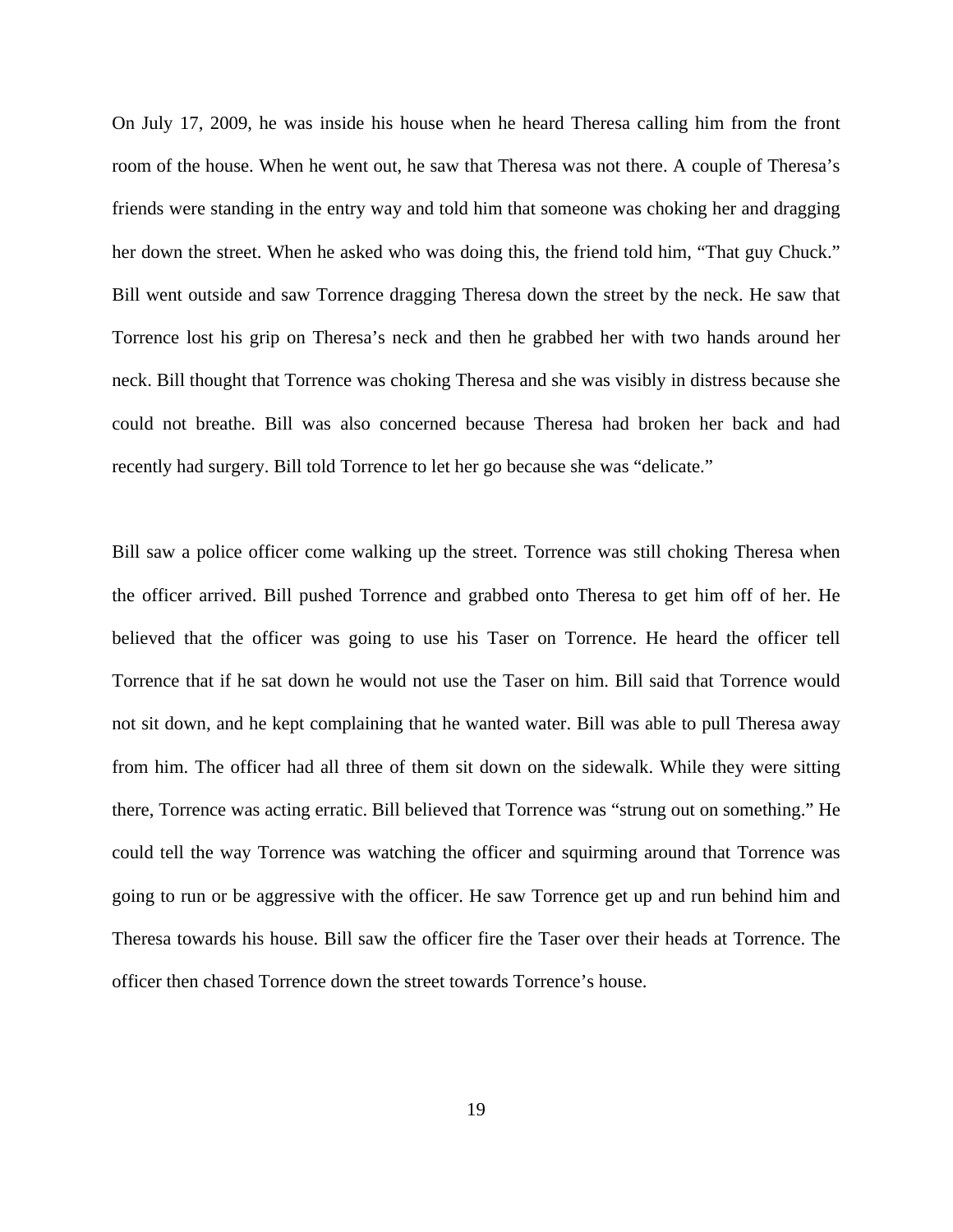Bill saw additional officers arrive and assist the first officer. He saw a couple of officers trying to get handcuffs on Torrence. They were giving him verbal commands but he was not obeying them. He said, "If Torrence had just done what he was told to do, everything would have been fine." Bill was asked if he had anything critical to say of the officer's handling of the incident. He said, "I don't think he used enough force. If he would have done what the officer said in my eyes I don't think (Torrance) would have had a scratch on him."

### Statement of Fatima Hammou

Fatima Hammou (DOB 5/29/83), was the girlfriend of Charles Torrence in July 2009. She and Torrence had been dating for a while and she spent a lot of time at his house on Parker Court. Hammou told detectives that she and Torrence frequently used methamphetamine together and they had used methamphetamine on the morning of July 17, 2009, at a friend's house. She said that she and Torrence frequently "slam" (ingest via injection) but on this morning, they smoked the drug. She did not know how much Torrence used, but she said that she had approximately three hits off of the pipe.

On July 17, 2009, after they had used methamphetamine, Hammou and Torrence went out to get drinks. When they got home, they went out to the pool area where they hung out. They went back into the garage room that Torrence occupied and they got into an argument. She admitted that the argument got "a little physical" and he pushed her onto the bed and left the room. She admitted that Torrence was tense and angry that day. She said that their argument was "mostly verbal, and then, like he got more intense in his words."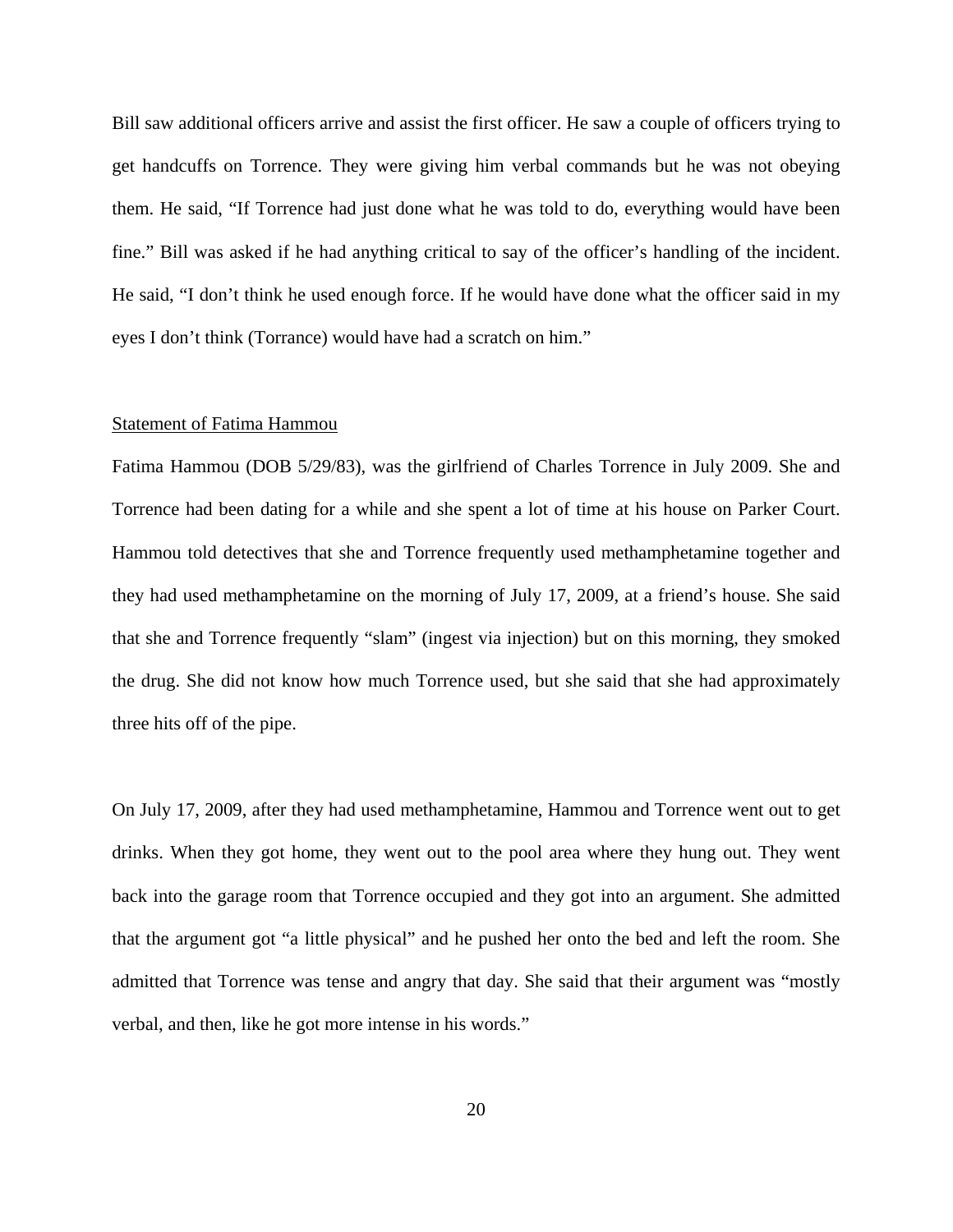Hammou went out to the front of the house to look for him and she could hear his voice down the street. She said that she never called 911 to report the domestic violence and she did not know who called the police. She walked down the street to find Torrence and she saw him seated on the sidewalk at 2277 Parker Court. When Torrence saw her, he started yelling, "Help me, I want some water, I'm having a hard time breathing." Hammou went back into Torrence's house and retrieved a cup of water for him. When she came out of the house, she saw Torrence running to the front of the house. She saw an officer pin him down. She saw wounds on him and she believed that he had been hit with a Taser. She also heard a sound like an "electric shaver" and she said that was the Taser the officer was firing.

Fatima saw two officers with Torrence, one had a baton in his hand and the other had a Taser in his hand. The officer with the baton did not use it, but she did see the officer with the Taser use it on Torrence twice in the back as he was chasing him. She saw him use it once on Terrence's chest as he was falling over some trash cans. She saw the officer use the Taser by touching it to Torrence's body. She heard the officer with the baton telling Torrence to "stop resisting." She heard him say that at least three times.

The officer with the baton told her to stay back, but Fatima had a cup of water and she wanted to give it to Torrence because he was complaining about being thirsty. As she approached Torrence, the officer with the Taser pushed her back and ultimately arrested her and placed her in handcuffs in the back of the patrol car. She could still see Torrence from her vantage point in the patrol car. Additional police officers arrived and assisted in trying to take Torrence into custody. She heard Torrence yell, "Help." She saw two officers at Torrence's legs and two around his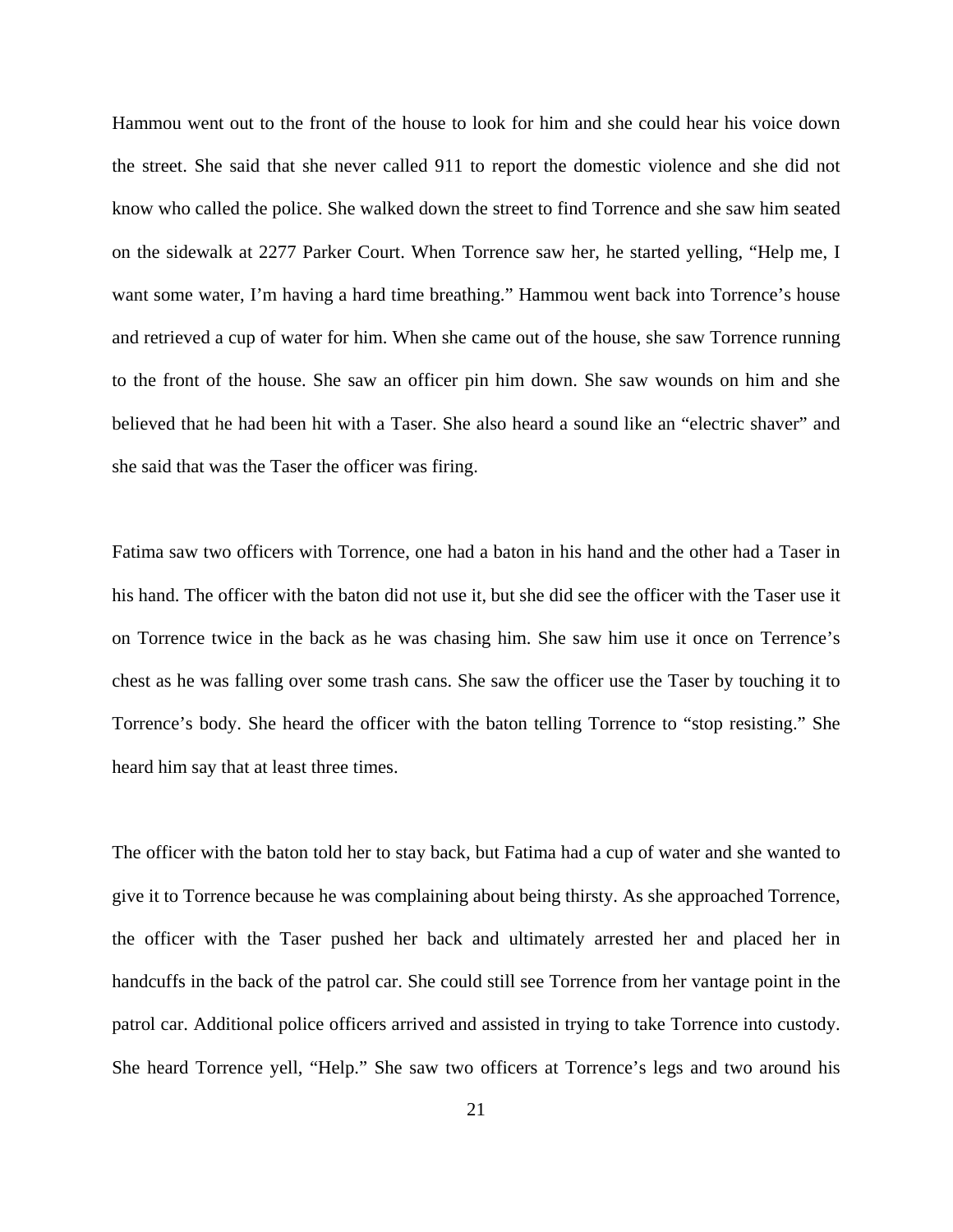torso on their knees trying to handcuff him. She said the officers were on their knees on Torrence's back. She saw the officers trying to put a thick purple band on his legs.

The officers tried to carry Torrence and put him into a police car, but he was "trying to get out of it." He was pulling his legs forward and bending forward in a rolling motion. She said that the officers were able to hold onto Torrence, but he still kept resisting. She saw the ambulance come, but she could not see him as they placed him into the ambulance.

Fatima was arrested for a violation of section 11550 of the Health and Safety Code for being under the influence of methamphetamine on July 17, 2009. The officers noted that she had scratches and bruises on her body and they photographed them. She did not explain how she received the injuries.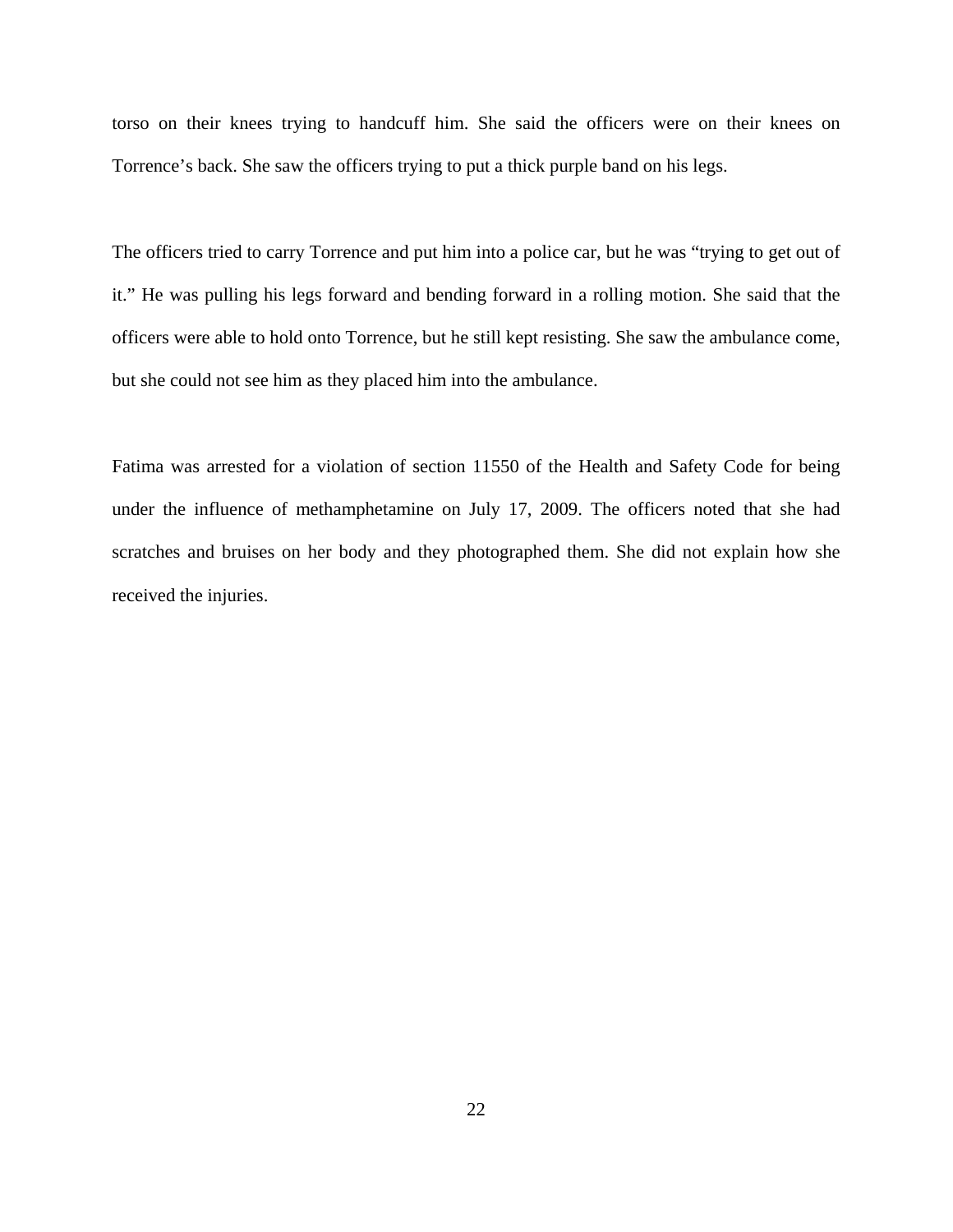







Pictures taken of Fatima Hammou on 7/17/09

# **Other Information**

In the summer of 2007, Torrence met Whitney Lirones. He dated her until January 2008. Whitney told detectives that she and Torrence used cocaine together. She described themselves as "druggies." She said that when she and Torrence used cocaine, they used to get high to the point that they would have visual and audible hallucinations. She said that when Torrence would get extremely high, he would get "crazy." She said that Torrence would talk about seeing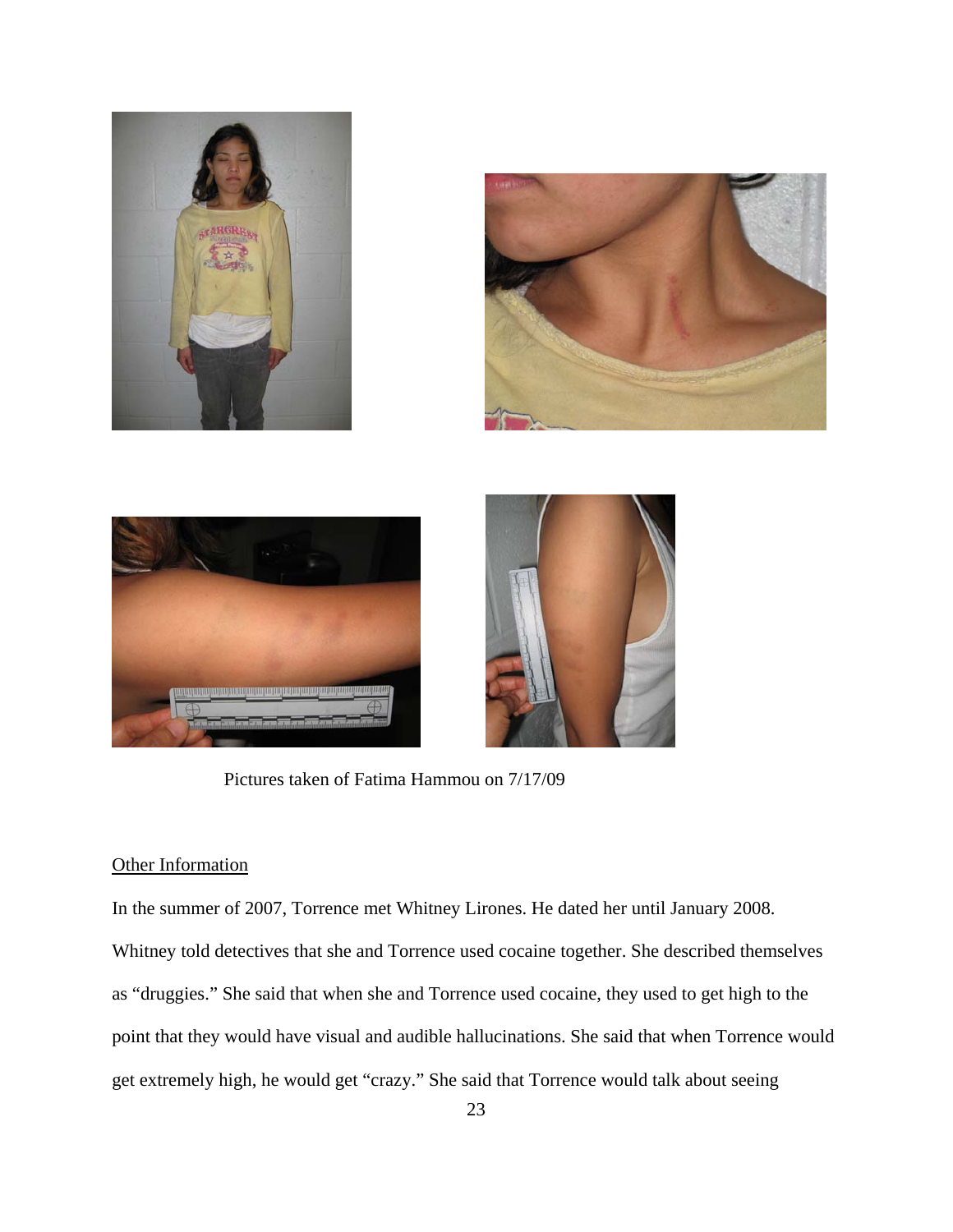"flickers and stuff like that." The detective explained to her that on July 17, 2009, Torrence was reported to have been yelling, "They're trying to electrocute me, they're trying to electrocute me." Whitney confirmed that Torrence would talk like that when he was high. On January 16, 2008, Torrence was arrested for brandishing a firearm at Whitney Lirones' father, as well as for terrorist threats and vandalism of his car. He was convicted of felony terrorist threats and misdemeanor vandalism.

He was on felony probation at the time of the instant incident.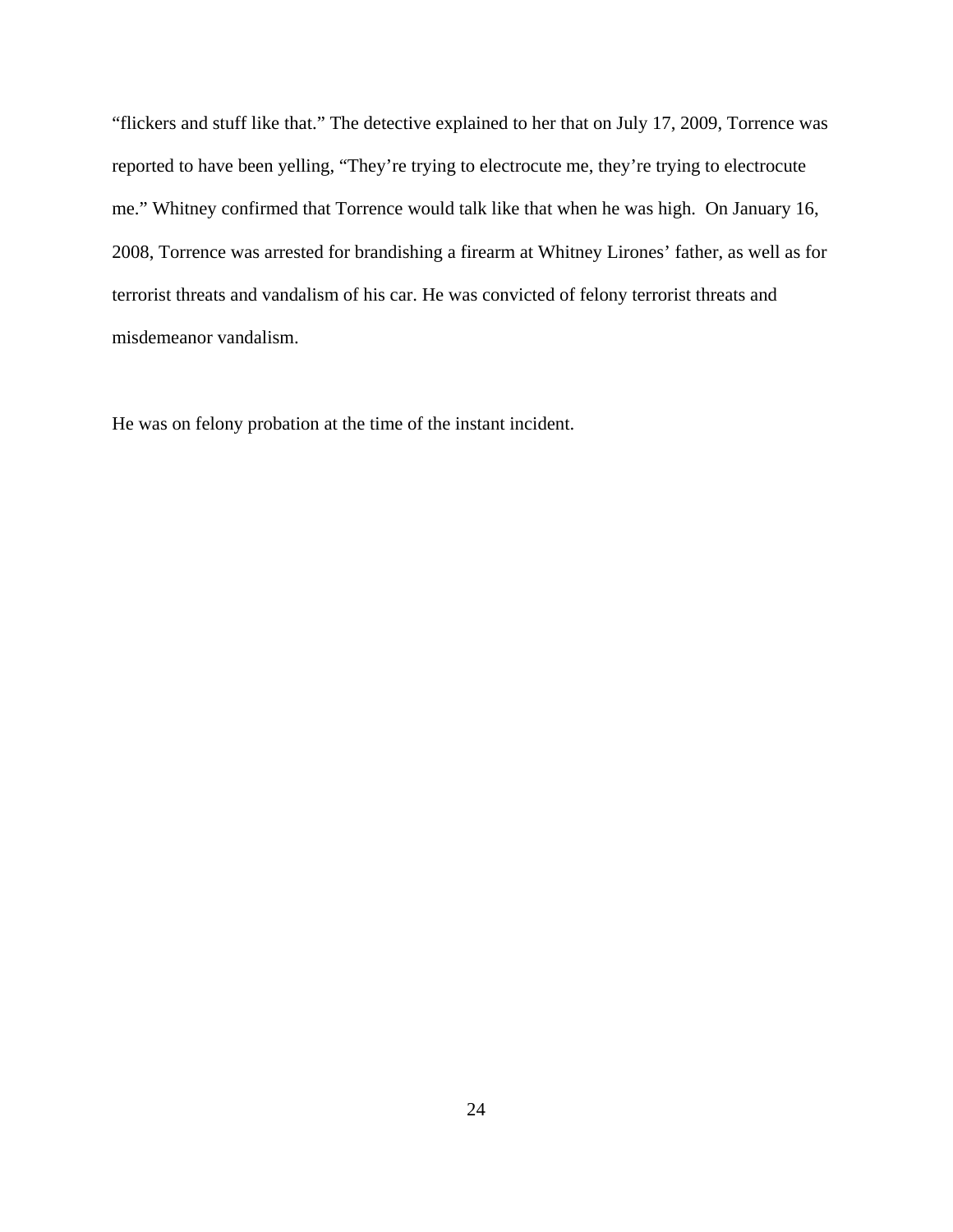# **Physical Evidence**



# **Search of Torrence's bedroom**

On July 17, 2009, at approximately 11:00 p.m., Simi Valley police officers executed a search warrant at the home of Charles Torrence. In his room they found two methamphetamine pipes, a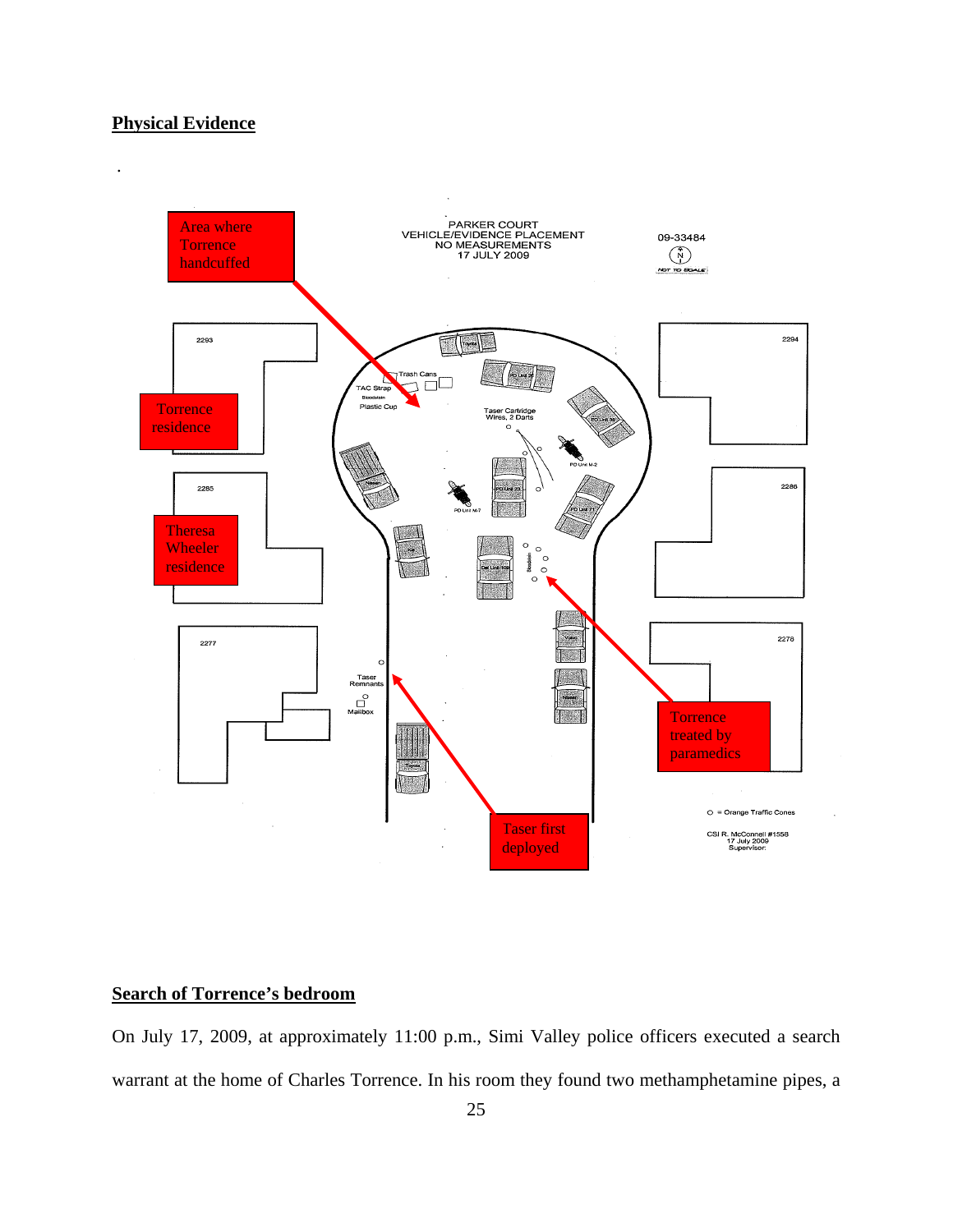baggie containing .4 grams of methamphetamine, one plastic syringe with no needle, and paperwork in the name of Charles Torrence.

### **Taser information**

On July 22, 2009, Detective Randy Foushee retrieved Officer Wismar's department-issued Taser, which had been booked into evidence on July 17, 2990. Sergeant Jim Buckley conducted the test to download the activations for the Taser usage on July 17, 2009. There were three activations shown on the record. Each activation lasted five seconds and they were approximately nine seconds apart.

# **Autopsy of Charles Torrence**

Dr. Ronald O'Halloran, Ventura County Chief Medical Examiner, conducted the autopsy on Charles Torrence on July 18, 2009. He found that Torrence had multiple abrasions and contusions on the face, trunk, and extremities. He also had multiple bilateral upper thoracic anteriolateral rib fractures. The abrasions and contusions were fresh and caused by Torrence struggling and striking his head on the ground while the officers were trying to take him into custody. The rib fractures were likely caused by CPR conducted by the paramedics at the scene and in the ambulance on the way to Simi Valley Hospital. There was no physical evidence on Torrence's body to suggest that the Taser probes ever entered his skin. Toxicology testing of two hospital blood samples and one hospital serum sample detected a high level of methamphetamine at 1.7, 1.8 and 6.7 micrograms per milliliter. According to Dr. O'Halloran, the level of methamphetamine in Torrence's blood is a toxic/lethal level. Torrence arrived at Simi Valley Hospital at 12:22 p.m. on July 17, 2009. Upon his arrival, his temperature was 104.2 degrees.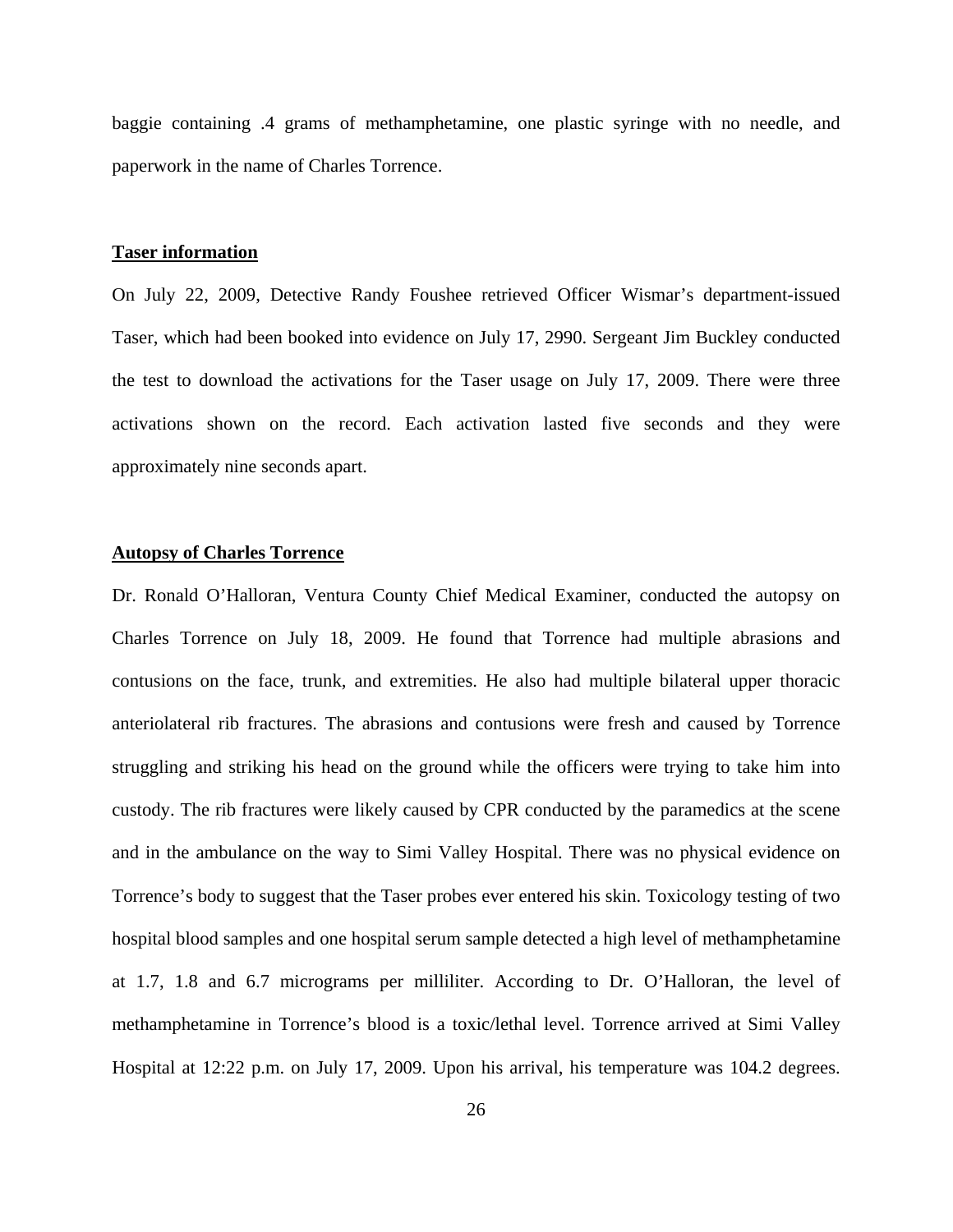This temperature is indicative of hyperthermia which occurs as a result of very high levels of methamphetamine in the system and can lead to cardiac arrest. The temperature dropped to a low of 100 degrees by 9:00 p.m. and then climbed to 106 degrees at 1:00 a.m. on July 18, 2009. He remained in a deep coma the entire time at the hospital. By 5:00 p.m. on July 17, 2009, he was declared brain dead. He was acidotic, his potassium was high and he developed kidney failure. He was pronounced dead on July 18, 2009, at 5:45 a.m.

Dr. O'Halloran found that the history and findings in regards to Torrence's death are consistent with two reasonable underlying causes of death.

- 1. Methamphetamine intoxication causing a cardiac arrhythmia or a seizure perhaps precipitated by hyperthermia.
- 2. Asphyxia by chest compression during restraint.

Dr. O'Halloran concluded that Torrence's behavior prior to arrest, the toxicology finding of toxic/lethal levels of methamphetamine in his blood and the hyperthermia measured at the emergency room are all consistent with and suggestive of methamphetamine intoxication as the cause of death.

He also indicated that asphyxia by chest compression can also be considered a possible cause of death based on the circumstances of Torrence losing vital signs while being held down prone without the use of his restrained arms and legs to relieve excessive pressure on his chest. He opined that it is unclear whether Torrence died from asphyxia.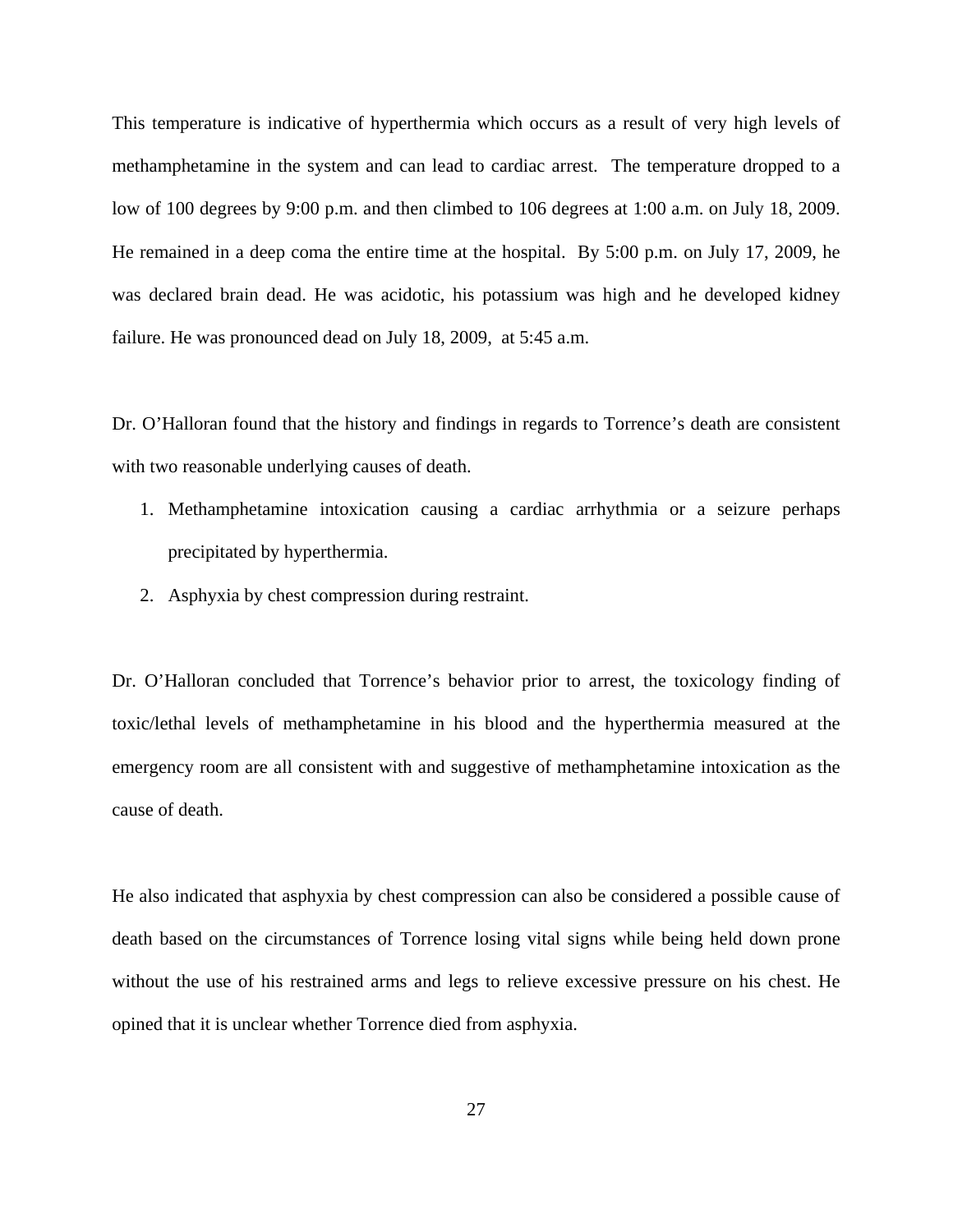Based upon this information, he ruled the cause of death to be undetermined. He also concluded that since deaths by drug intoxication without suicidal intent are generally ruled to be accidents, and deaths at the hands of others, regardless of intent to cause harm, are generally ruled to be homicides, the manner of death in this case could not be determined.

### **LEGAL PRINCIPLES**

# **A. CRIMINAL VIOLATIONS COMMITTED BY CHARLES TORRANCE**

Charles Torrance engaged in felony and misdemeanor criminal conduct in the hour prior to his arrest. Had he survived, he would have been charged with the commission of the following crimes:

- Domestic Violence in violation of Penal Code section 243(e) upon Fatima Hammou.
- Battery in violation of Penal Code section 242 upon Theresa Wheeler.
- Battery on a Peace Officer in violation of Penal Code section  $243(c)(2)$  upon Officer Wismar.
- Battery Causing Serious Bodily Injury in Violation of Penal Code section 243(d) Upon Officer Shorts.
- Resisting a Peace Officer in violation of Penal Code section 148(a) against Officers Wismar, Shorts, Ahlvers and Shatz.
- Possession of Methamphetamine in violation of Health and Safety Code section 11377.
- Under the Influence of a Controlled Substance in violation of Health and Safety Code section 11550.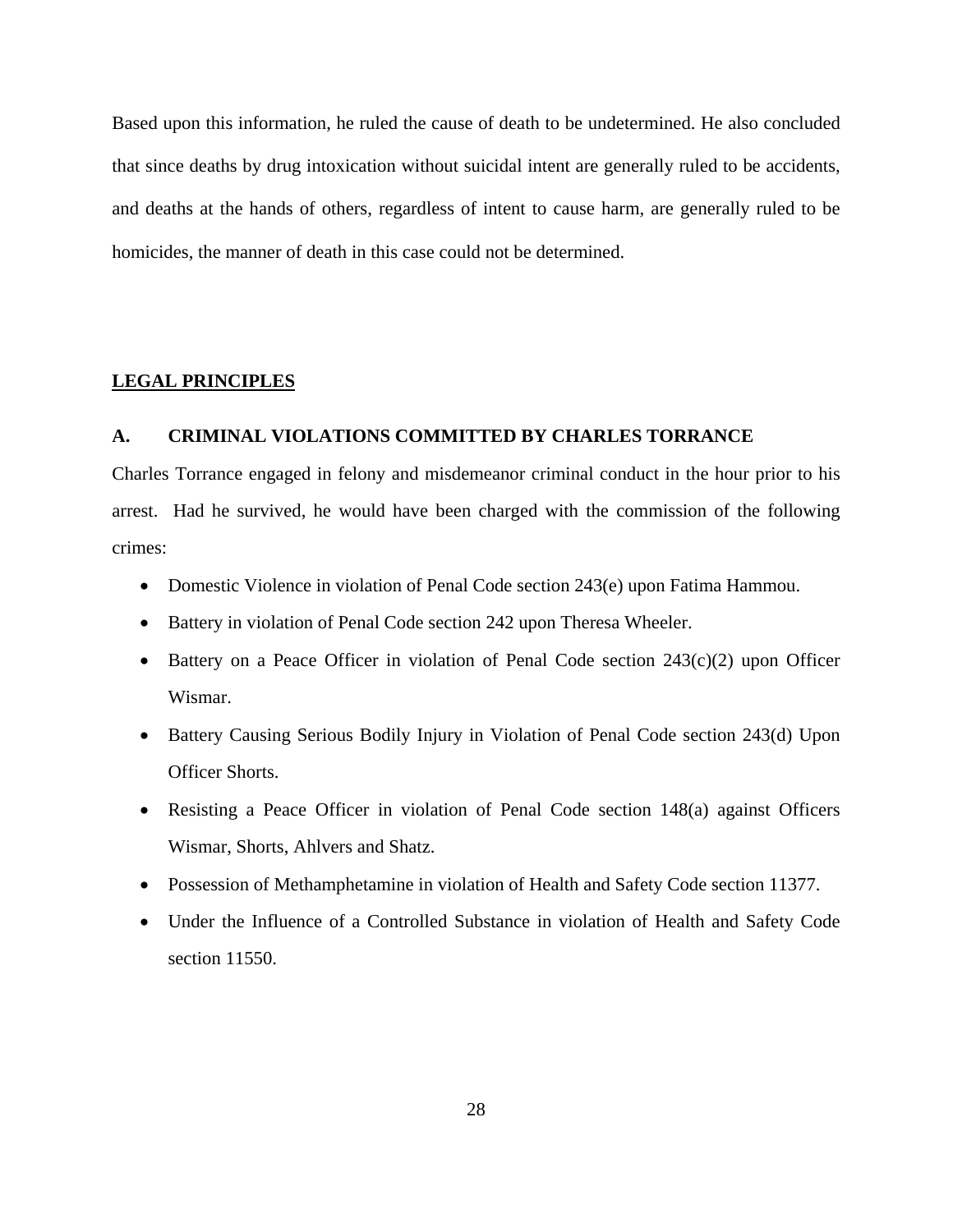### **B. LAW OF HOMICIDE AND REASONABLE FORCE TO DETAIN AND ARREST**

Homicide is the killing of one human being by another, either lawfully or unlawfully. Homicide encompasses murder and manslaughter, which are unlawful, and acts of excusable and justifiable homicides, which are lawful.

Homicide is justifiable when committed by any person "resisting any attempt to murder any person, or to commit a felony, or to do some great bodily injury upon any person." Penal Code section 197(1). A killing by a peace officer is justifiable when it was "necessarily committed in overcoming actual resistance to the execution of some legal process, or in the discharge of any other legal duty", or "when necessarily committed in arresting persons charged with felony, and who are fleeing from justice or resisting such arrest." Penal Code section 196.

Peace officers are authorized to subject arrestees "to such restraint as is reasonable for his arrest and detention." Penal Code section 835. Under the Fourth Amendment, police are "not required to use the least intrusive degree of force possible" but may use only such force as is objectively reasonable under the circumstances. *Forrester v. City of San Diego*, 25 F.3d 804 (9th Cir. 1994) citing *Graham v. Connor*, (1989) 490 U.S. 386, 397. An officer's use of deadly force is reasonable only if "the officer has probable cause to believe that the suspect poses a significant threat of death or serious physical injury to the officer or others." *Tennessee v. Garner*, (1985) 471 U.S. 1, 3.

"The test of reasonableness in this context is an objective one, viewed from the vantage of a reasonable officer on the scene. It is also highly deferential to the police officer's need to protect himself and others." *Martinez v. County of L.A*. (1996), 47 Cal.App.4th 334, 343 (quoting *Graham* 490 U.S. at 396-397). The reasonableness test requires careful attention to the facts and circumstances of each particular case, including: (1) "the severity of the crime at issue"; (2)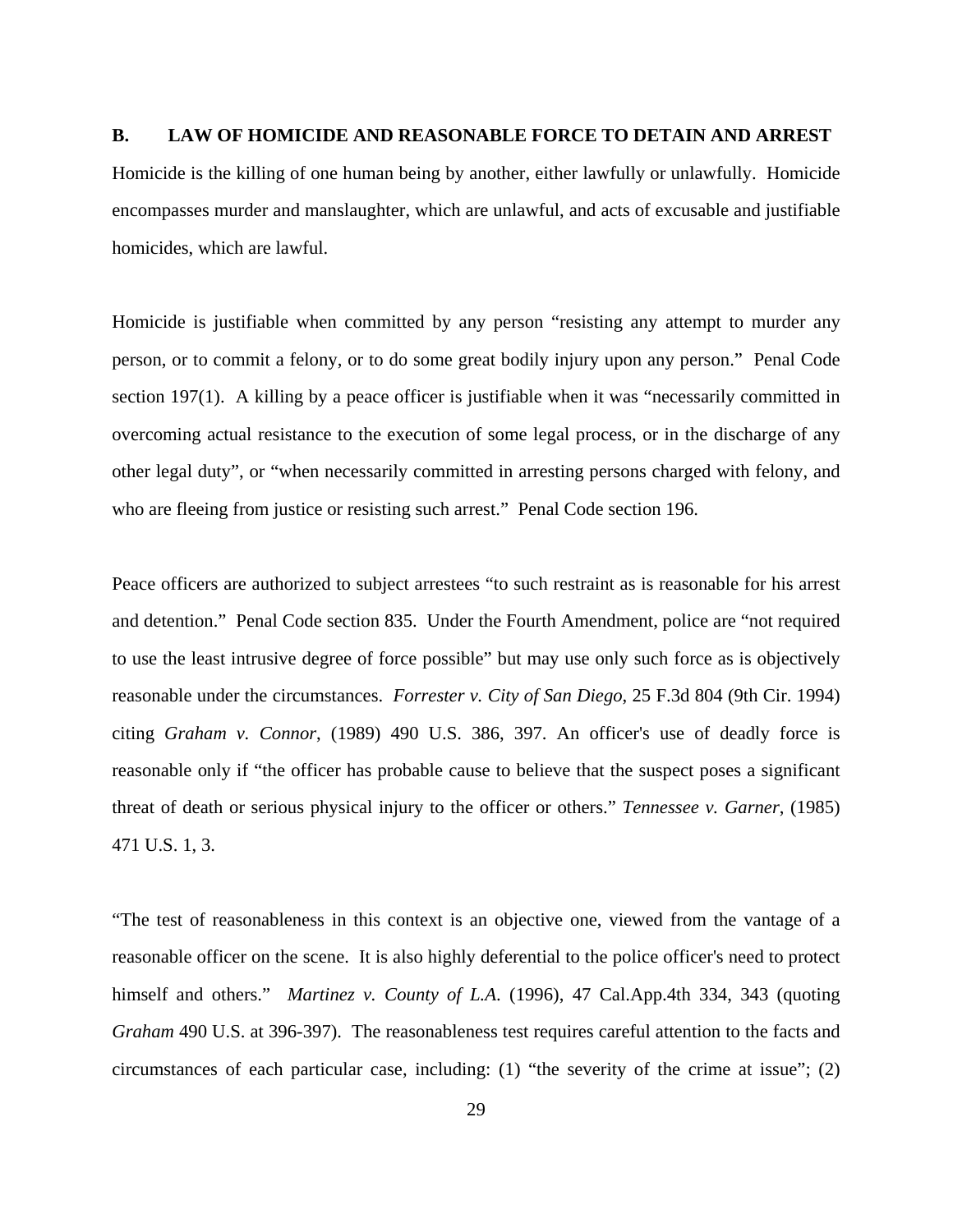"whether the suspect poses an immediate threat to the safety of the officers or others"; and (3) "whether [the suspect] is actively resisting arrest or attempting to evade arrest by flight." *Graham*, 490 U.S. at 396.

In *Scott v. Harris* (2007) 550 U.S. 372, the United States Supreme Court held that "A police officer's attempt to terminate a dangerous high-speed car chase that threatens the lives of innocent bystanders does not violate the Fourth Amendment, even when it places the fleeing motorist at risk of serious injury or death." In *Scott*, the Court found that police officers had acted lawfully by ramming a suspect's car and forcing it from the road to end a high speed pursuit despite the risk to the suspect. The court found that "in judging whether Scott's actions were reasonable, we must consider the risk of bodily harm that Scott's actions posed to [the suspect] in light of the threat to the public that Scott was trying to eliminate."

The *Scott* Court questioned how a court should balance "the perhaps lesser probability of injuring or killing numerous bystanders against the perhaps larger probability of injuring or killing a single person . . . . We think it appropriate in this process to take into account not only the number of lives at risk, but also their relative culpability. It was respondent, after all, who intentionally placed himself and the public in danger by unlawfully engaging in the reckless, high-speed flight that ultimately produced the choice between two evils that Scott confronted." *Scott, Id.* See also *Acosta v. Hill* (9th Cir. 2007) 504 F.3d 1323, where the court upheld a jury verdict finding no excessive force in using a chokehold and leg restraints on a person resisting arrest and held that the standard in use of force cases, whether deadly force or excessive force, was whether the officer acted reasonably. *Acosta* at 1324.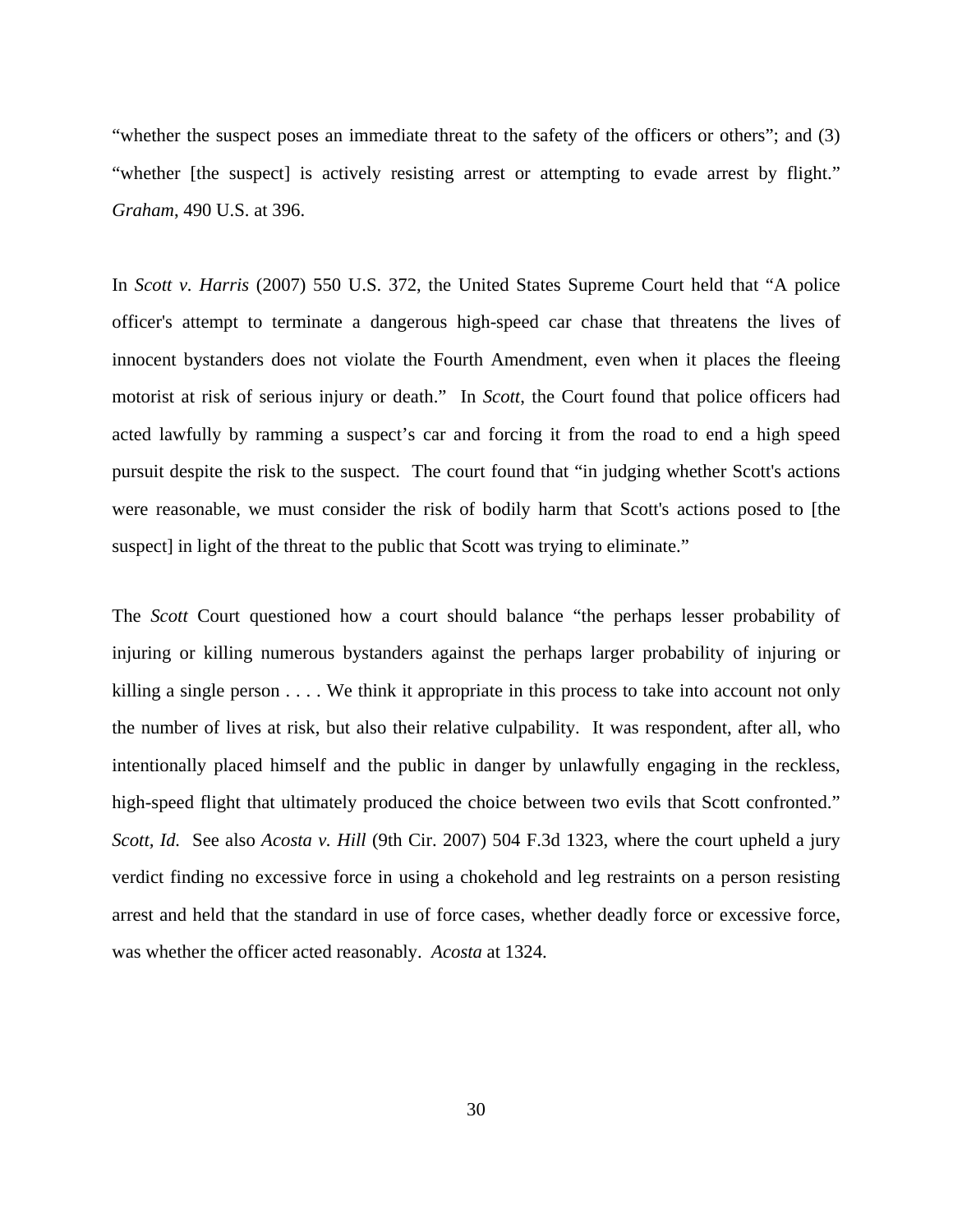### **C. CAUSE OF DEATH**

"An act causes death if the death is the direct, natural, and probable consequence of the act and the death would not have happened without the act. . . . There may be more than one cause of death. An act causes death only if it is a substantial factor in causing the death. A substantial factor is more than a trivial or remote factor. However, it does not need to be the only factor that causes the death." CALCRIM 520

# **D. SIMI VALLEY POLICE DEPARTMENT TASER USE POLICY**

Simi Valley Police Department's General Order 5.04 governs the use of the Taser X-26 by sworn officers. In order to carry and use an X-26, officers must have completed a department training course.

Under General Order 5.04, Officers are authorized to use the Taser to

a. Overcome resistance from dangerous, violent, or potentially violent subjects, or

b. To control, disable, or subdue violent or potentially violent persons intent on harming themselves or others, based on the facts reasonably available to the Officer at the scene at the time of the incident, or

c. To disable a vicious animal who appears to present a danger to the Officer or public.

General Order 5.04 advises that before an officer deploys a Taser, the officer should try to make an attempt to have the subject submit without the use of a Taser "when practical." Officers are also advised to warn the subject and other officers that a Taser will be deployed, but only if "it won't put others at risk." It also provides that officers should request medical personnel to respond to a scene where a Taser has been deployed to render first aid to the subject and that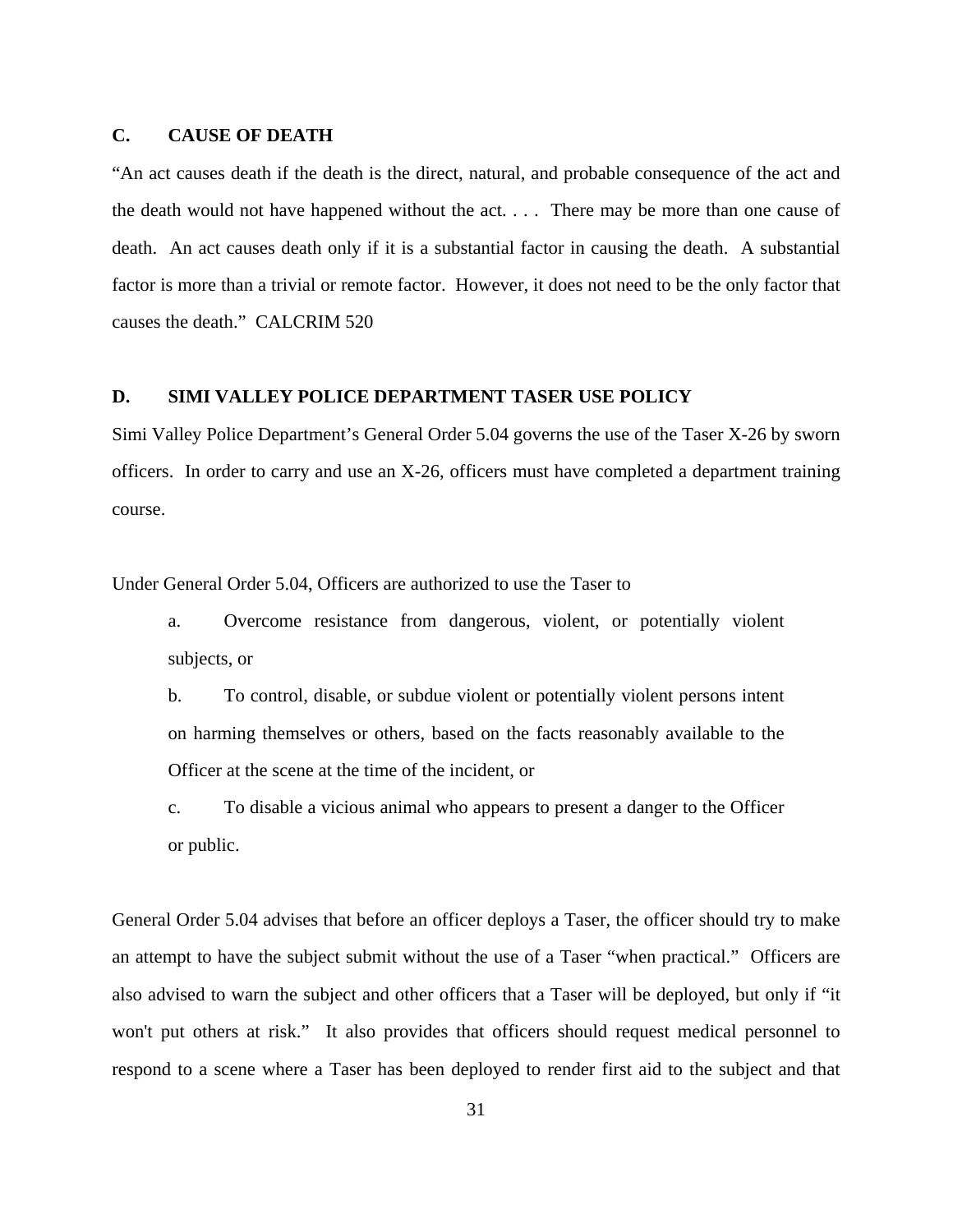such subjects must be medically cleared before they are taken to jail.

General Order 5.04 limits officers to a maximum of four Taser applications and prohibits its use on people operating machinery or motor vehicles. However, it also expressly allows applications in violation of those guidelines in exigent circumstances.

# **ANALYSIS**

 In the instant case, Officer Wismar responded to a call of domestic violence at the home of Charles Torrence. The initial call indicated that the suspect was inside of his house and injuring his girlfriend. When Wismar arrived at the scene, he waited for backup to arrive. While he was in his patrol car, he saw Torrence outside of a house next door to his residence. He noticed that Torrence was shirtless and wearing a pair of pants. Torrence was holding a female by the neck and attempting to drag her down the street. Wismar also saw that another male was trying to pull the female away from Torrence. Wismar approached the three individuals and ordered them to sit down on the sidewalk. They all complied with his order. Wismar pulled his Taser out because he could see that Torrence was acting violently and appeared to be under the influence of a controlled substance. He noticed that Torrence was sweating profusely and yelling that he was thirsty. A young female, who was later identified as Torrence's girlfriend, came walking from the direction of Torrence's house. Suddenly, Torrence stood up and advanced towards Wismar. Wismar was concerned for his safety and for the safety of the two civilians at the scene so he deployed his Taser at Torrence. Torrence did not react to the Taser and started running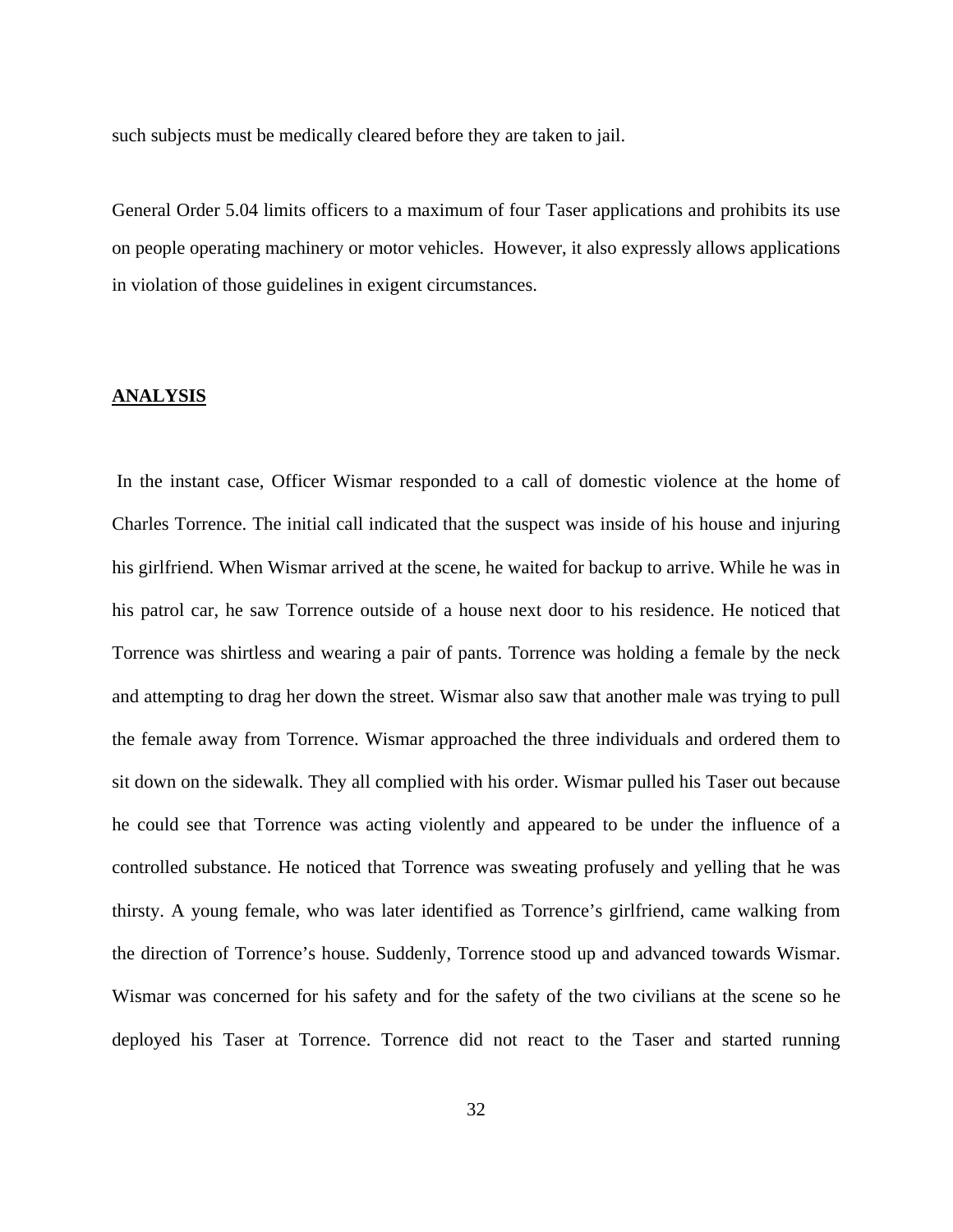northbound towards his residence. An examination of Torrence's body by Dr. O'Halloran at the autopsy revealed no evidence that the Taser probes ever entered Torrence's skin.

When Torrence was running towards his house, Wismar became concerned that he was going to harm others inside his house or escape after assaulting his neighbor. Wismar chased Torrence into the street and discarded the Taser Cartridge to so that he could use the Taser in the "drivestun" mode. Torrence stopped in front of his house and took a fighting stance towards Wismar with his fists clenched. At this point, Wismar was trying to detain and arrest Torrence for the violent assault on the female neighbor, as well as resisting and delaying a peace officer, and possibly being under the influence of a controlled substance. Torrence swung at Wismar several times and Wismar was able to stun Torrence who fell to the ground. He immediately got up and resumed fighting with Wismar. Senior Officer Shorts arrived at the scene and approached with his baton in his hand. Wismar was still fighting with Torrence in an attempt to take him into custody. Wismar was able to use the Taser again on Torrence but it did not disable him. Shorts grabbed a hold of Torrence's arm and Wismar was able to grab his other arm and take him down to the ground. While Torrence was on the ground, he continued to struggle and fight with the officers. It is clear from Torrence's actions that he did not want to be taken into custody and that he was intent on harming the officers.

Wismar and Shorts were able to place Torrence in hand cuffs behind his back but he continued to kick and fight with the officers. Officer Shorts was injured by Torrence who kicked him in the ankle causing a severe sprain. Additional back up officers arrived on the scene and helped by getting Torrence's legs bound together with a hobble restraint. Two members of Torrence's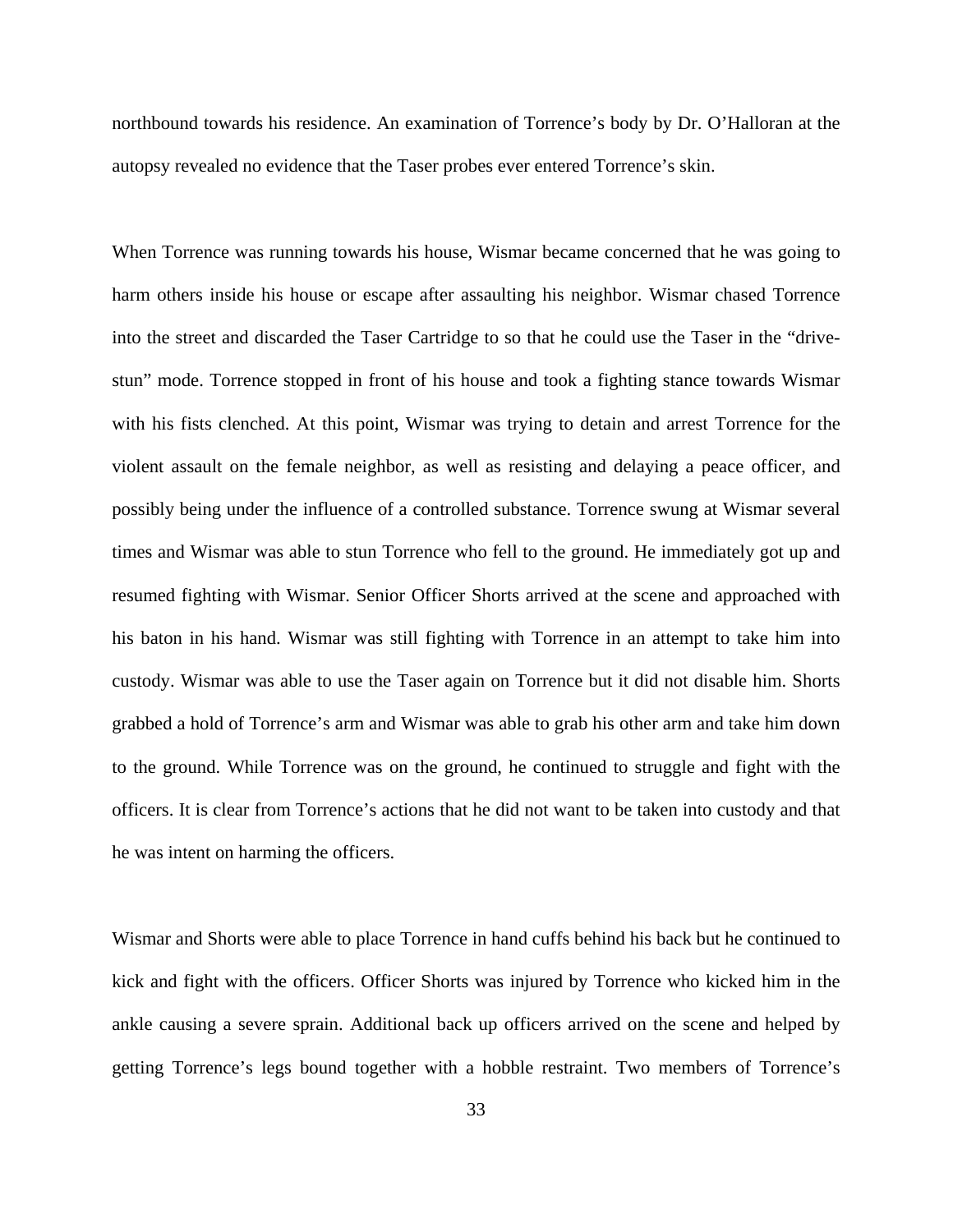family came outside and were standing on the driveway while the struggle was going on. In addition, Torrence's girlfriend had approached the officers and tried to hand Torrence a cup with an unknown fluid in it. Officers had to take her into custody to keep her from interfering with their arrest of Torrence. While Torrence was in both handcuffs and the hobble restraint the officers decided to move him away from the front of his house. They did not know if the residents of the house were hostile to them and would try to interfere with the arrest of Torrence so they decided to move him into a patrol car.

Four officers lifted Torrence off the ground by holding onto his arms and legs. They carried him towards the closest patrol car with the intent of placing him into the back seat. Torrence continued to struggle by bucking his body so violently that he struck his head on the ground several times.

The officers determined that because of Torrence's size, 6'0" 240 lbs, and his constant struggling that it would not be feasible to place him into the back of the patrol car. Ambulance and Fire had been notified by Officer Shorts during the struggle so they were staging down the street. The officers decided to move Torrence further into the cul-de-sac so that he could be placed onto a gurney by the paramedics. Several officers told Torrence to calm down once he had been handcuffed but he did not pay attention to them. The officers placed Torrence face down on the ground while waiting for the gurney. A couple of officers held his arms and legs down to keep him from struggling. At least one officer had his knee on Torrence's back in an attempt to control him. The ambulance arrived approximately one minute after Torrence was placed on the ground. When the ambulance arrived the officers noticed that Torrence had stopped breathing.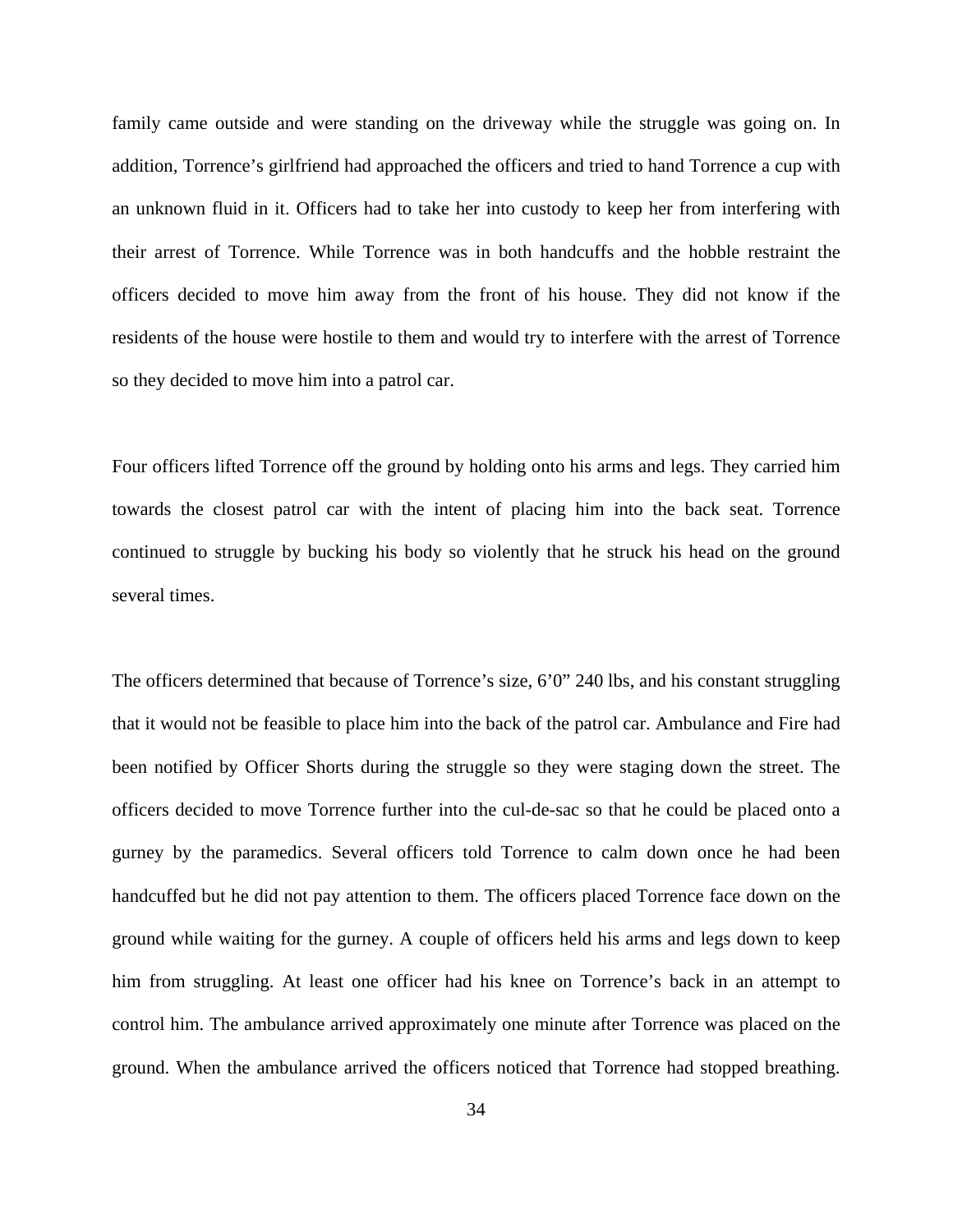The officers rolled him over and took off his handcuffs while the paramedics performed CPR on him. Torrence was placed into the ambulance and transported to Simi Valley Hospital. He never regained consciousness and died the next day.

# **USE OF THE TASER WAS REASONABLE UNDER THE CIRCUMSTANCES**

Officer Wismar activated his Taser three times during his contact with Torrence. The first activation did not result in Torrence receiving any electric shock because the probes did not attach to his skin. It is clear that Torrence did not feel the probes because he started running and did not react. Wismar utilized the Taser in the "drive-stun" mode two times during his struggle with Torrence. Wismar was not aware of whether he actually made contact with Torrence both times but other witnesses saw that Torrence reacted to being touched by the Taser. On both occasions that Torrence received the electrical charge of the Taser he fell down but then got right back up and continued to fight with Wismar. Wismar decided to use the less lethal Taser in the hopes that he could control Torrence. He chose not to use his O.C. spray because he was unsure that it would be effective in this setting and there were other officers and civilians in close proximity that could have been adversely affected by the O.C. spray.

Wismar was in compliance with Simi Valley Police Department standards in using the Taser. There were only three activations and it appears that only two of them impacted Torrence. Because Torrence posed a danger to his girlfriend, his neighbors and the officers it was incumbent upon Wismar to take him into custody. Wismar was unable to control Torrence without the assistance of the Taser. As a result, his use of the Taser was reasonable under the circumstances.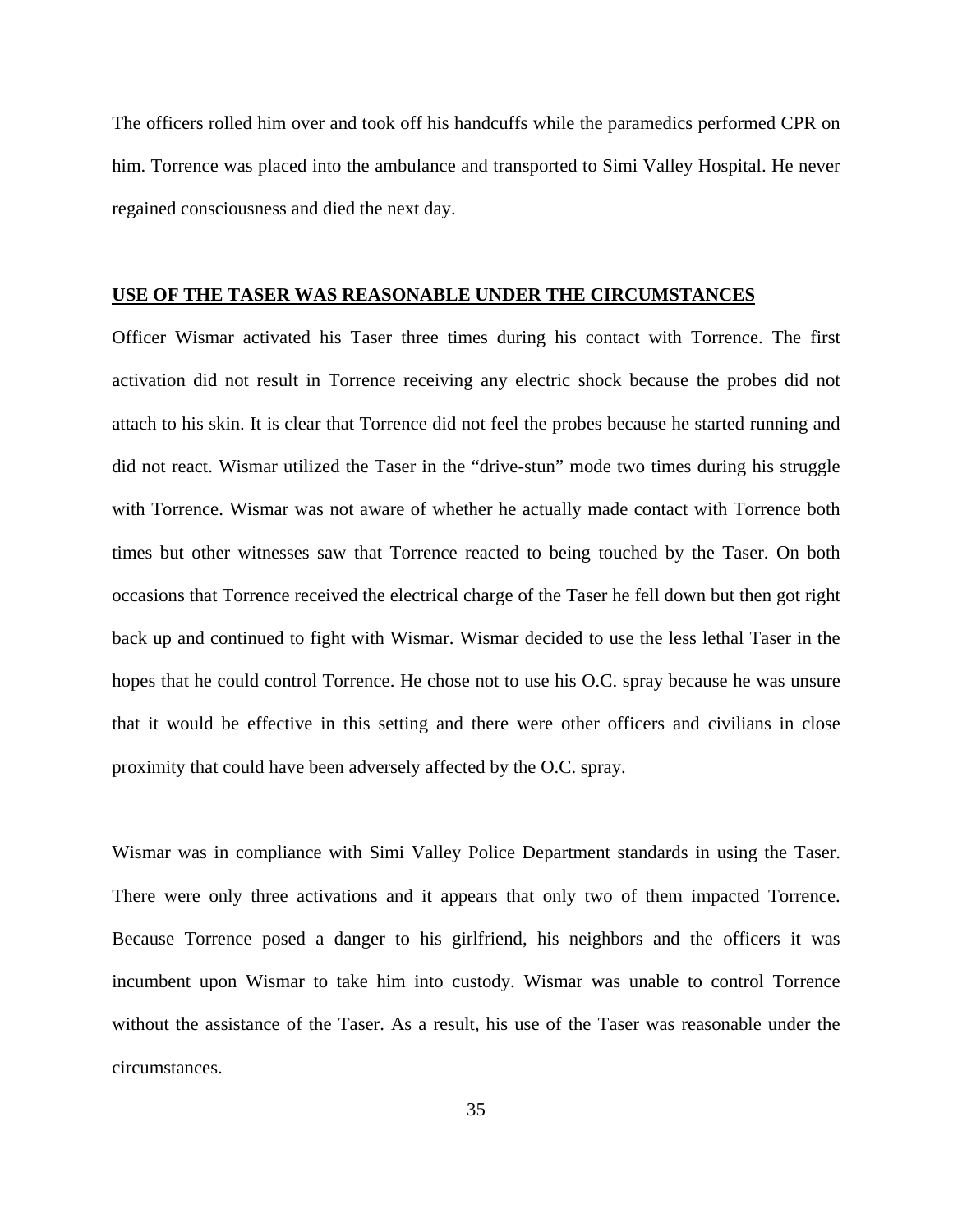# **THE OFFICERS USED A REASONABLE AMOUNT OF FORCE TO DETAIN TORRENCE**

There is no evidence that any of the officers used excessive force on Torrence during the struggle to arrest and detain him. Torrence fought continuously with the officers and tried desperately to avoid being taken into custody. Even though the officers tried to calm him down, he was extremely agitated once he was handcuffed. It was necessary for several officers to intervene to control Torrence because of his size and his violent behavior.

Even though Torrence fell down when he was stunned, he got right back up immediately and continued to fight with Officer Wismar. Officer Shorts had his baton in his hand when he initially approached Torrence but he holstered it immediately and grabbed Torrence by the arm. Torrence was never hit by the baton or any other object during the struggle.

As noted above, Officers Wismar and Shorts had a duty to take Torrence into custody given his violent behavior and the risk he posed to others. They only used the amount of force that was necessary to secure his custody. Once he was in handcuffs two other officers assisted in placing him in the hobble restraint and then they merely held him down and did not exert any additional force on him. He continued to struggle and make noises until he suddenly stopped breathing. It is clear from Torrence's erratic behavior and verbalizations that he was hallucinating when he entered Theresa Wheeler's house. He was violent and out of control due to the toxic/lethal levels of methamphetamine in his system. He continued to resist and fight the officers even after being placed in restraints. While the officers waited for the ambulance to arrive they used a minimal